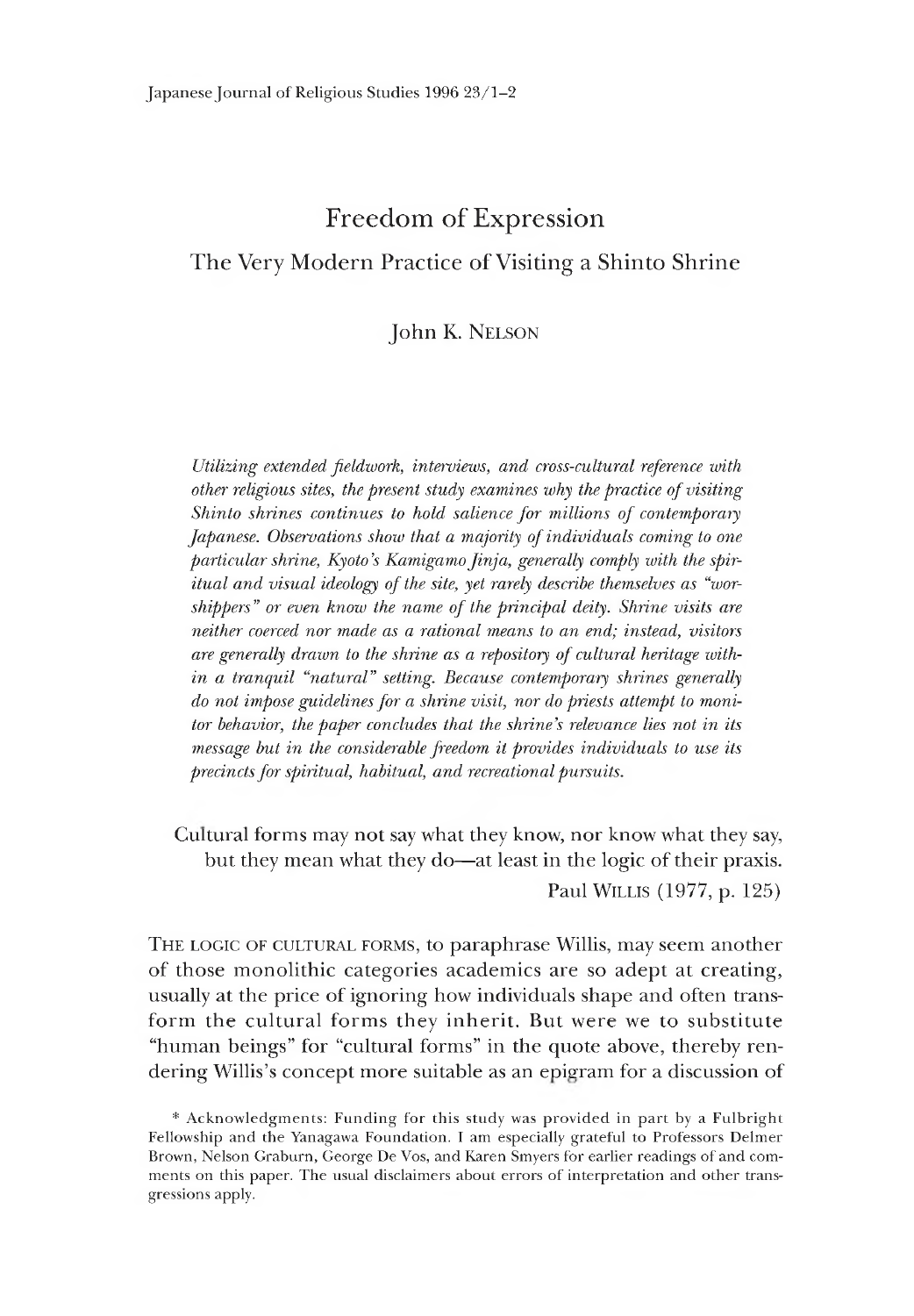visitations to contemporary Shinto shrines, it would perhaps ring truer. The emphasis in the new epigram, as it will be in this paper, is less on the received norms, beliefs, or values (cultural forms) and more on how men and women render these resources into an experience of the world that, for them and for no one else, makes some kind of consistent, coherent, and predictable sense. That the institution of contemporary Shrine Shinto allows individuals sufficient freedom to make these choices during their infrequent visits is, I believe, absolutely vital to the continued relevance of this ancient and yet somehow very modern tradition within one of the world's leading industrial societies.

While the *Japanese Journal of Religious Studies* has been at the forefront of important scholarship correcting the West's assumptions about the development of ancient, medieval, and early modern "Shinto," surprisingly little has appeared about the present-day actors, issues, or cultural practices of the Shinto institution and its oftentimes novel uses of inherited or (some might say) invented traditions (see UEDA 1979). I have elsewhere discussed the institutional politics, cultural performances, and active participants within this broad tradition, and so will not replow already worked ground (NELSON 1992, 1993b, 1994, 1996). But, continuing one theme, I hope to show why this allegedly "crystallized" religious tradition demonstrates a vital characteristic of modernity: the assumption that individuals may shape their own futures via subjective rationales and practices in the present. How a seemingly traditional religious institution like Shinto has adapted to this aspect of the contemporary moment is an issue every bit as deserving of study as the structures and practices of the past. The contemporary religious institution, with all its complicated actors and orientations, is neither a departure from nor betrayal of its traditions, though neither does it resort to imposing "the pure gravity of categories" sanctified by their embeddedness in the past. It is, instead, "symmetrical" to its traditions at every point of analysis (see REDFIELD 1995).

It seems necessary to ask just what a Shinto shrine is in this day and age of mass transit and cyberspace. What is the cultural logic behind a shrine's operation, and what motivates its active players? What aesthetic, religious, or emotional salience does a shrine have for modern men and women? An easy first answer to our opening question is provided by the fact that the many shrines in Japan  $(80,000, \arccos$  according to "official" estimates)<sup>1</sup> are often central to the ways in which neighbor-

<sup>&</sup>lt;sup>1</sup> This figure is based on registered shrines listed under the Religious Juridical Persons Law *(Shukyō hōjinhō* 宗教法人法), and does not include the small roadside or unattended shrines one frequently sees in the countryside (see BUNKACHO 1988, pp. 58–59.) For the pur-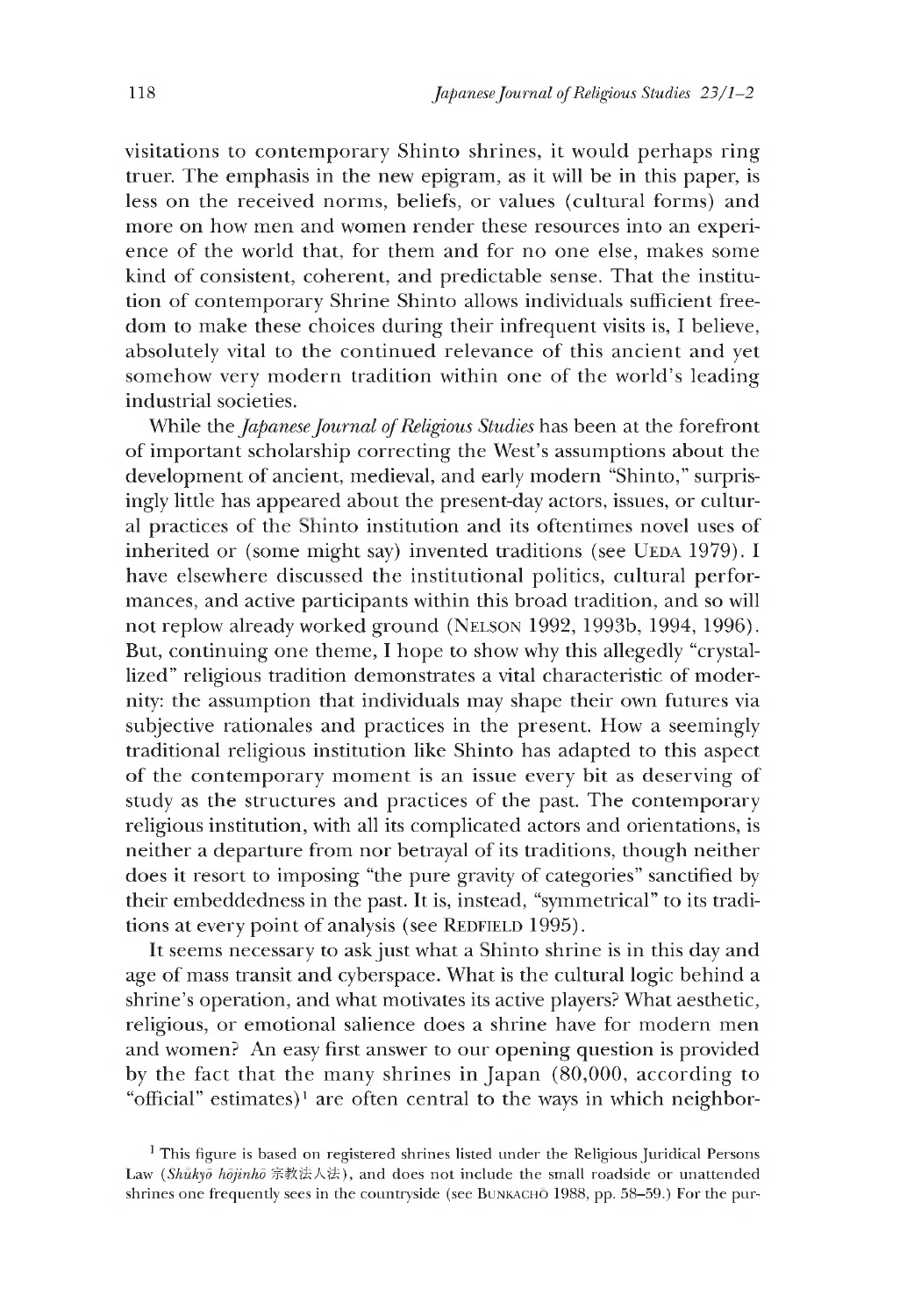hoods, urban centers, or rural areas constitute themselves historically, politically, economically, and territorially, their physical presence alone providing a point of reference for a region's populace. Particularly for local residents, a shrine is rarely referred to by its official name; instead the honorific "-san" is added after some derivative of the official name, as if one were addressing an individual or personal acquaintance (thus we have "Tenjin-san" for Kitano Tenmangū 北野天満宮, "Suwa-san" for Suwa Taisha 諏訪大社, and "Kamigamo-san" for Kamigamo Jinja 上賀茂ネ申社). Keith Basso has observed that places and landscapes "can be detached from their fixed spatial moorings and transformed into instruments of thought and vehicles of purposive behavior...eminently portable possessions to which individuals can maintain deep and abiding attachments" (1992, p. 223). These "possessions" may just as often be treated in an offhanded manner, but they nevertheless serve to ground present to past in one's own neighborhood and thereby constitute part of one's immediate social reality in Japan .

This awareness is most dramatically manifested during the shrine's festivals of the yearly ritual cycle *(nenju gydji* 年中行事) . Originatine in the relationships between shrine, parishioner, community, and the natural world, these festivals continue to form an important component of modern-day shrine life. As ASHKENAZI points out, festivals serve to promote community, express a locale's common cultural idioms, display power or wealth, initiate newcomers into a sense of place, and provide recreation and entertainment for locals and outsiders (especially tourists) in the context of an event centering around the veneration of the deities associated with a particular shrine (1993, p. 146). At these times a shrine becomes a cosmos unto itself. There is heiehtened activity, a variety of management strategies and key players vying for strategic roles, and considerable financial gain to be supervised and redistributed among participants and priests.

But, adding a third possibility that returns us to the place itself, a shrine embodies a set of dynamics and practices that serve to discipline activity and exact a certain Kind of social compliance for those entering into its cosmos. One of the key features of a shrine is its capacity to organize its landscape in such a way as to embody and symbolize certain fundamental attitudes about the shrine's deity, and to provide gradations of physical access to this deity (mediated by ritual

poses of this paper, the word "shrine" without qualifying adjectives refers to the much more limited number or institutions that have fully employed priests providing ritual services on a day-to-day basis. I have heard complaints against the semantic slippage of the English word "shrine" by a number of priests, most of whom would prefer the Japanese *jinja* ネ申社 to be used for a large institution to distinguish it from its Catholic or Islamic counterpart.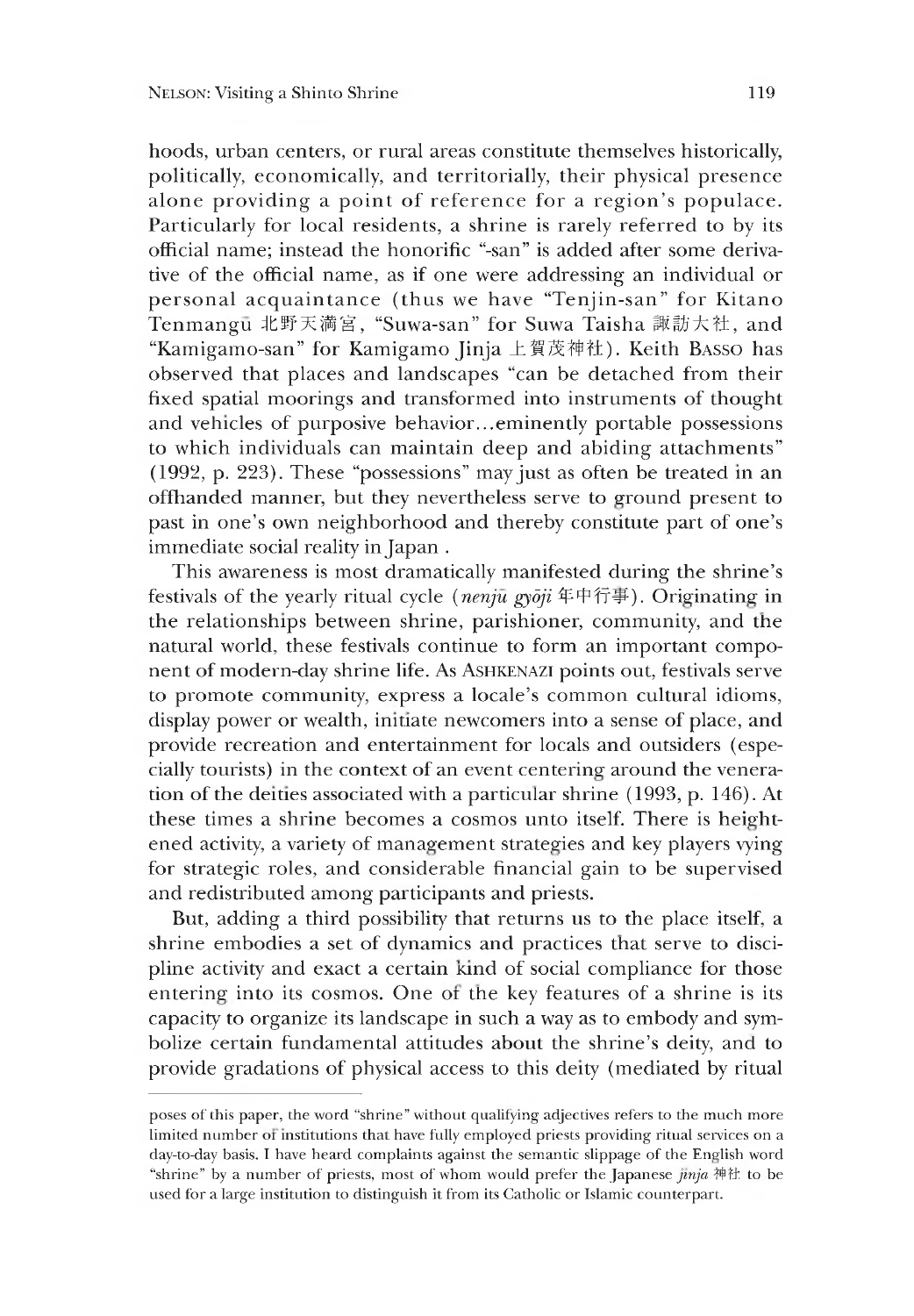the closer one gets). The physical approach to the shrine may be straight, but often, as at Kamigamo Jinja, it meanders so as to deflect malevolent energies from approaching too easily (see Takahashi 1991; Nelson 1993b, p. 90). Erving Goffman sees the "accessibility" and "communicability" of both setting and those who act within it as a kind of dialogue that follows unstated yet predictable rules of engagement, dependent upon but not determined by an individual's conscious interpretations (1969). The architecture of a shrine's buildings, the scenic attractions of its grounds (the trees, streams, signs, etc.), even the shadowy regions of the deity's temporary dwelling place serve—to borrow a term from Denis Coscrove (1986)—as a kind of "visual ideology." A shrine's priests would no doubt support Foucault's notion that the physical layout of a place serves to discipline not only activity but awareness, often bypassing the individual's own representations about what she or he thinks the encounter entails  $(1980, p. 183).$ 

Central to this dynamic of observer and object are the spatiotemporal practices (handwashing, strolling, shaking out fortunes from a container, bowing, throwing coins into a coffer and so on) that provide modes of interaction. I am not suggesting that these practices create an environmental determinism that robs people of their intentionality, but rather that they work to structure what appears to be a natural environment. Like a roadmap, the layout of a shrine is a technology of power leading people into behavioral practices that are often unexpected and unanticipated, but that have the potential to give expression to inner mental or emotional states. In a similar vein, Allan Grapard has recently asserted that sacred geography should be thought of as a kind of political geography. Since specific deities were considered to protect particular geographical areas, the meaning of sacred spaces must be seen as a sociopolitical product, intimately related to power and epistemology (GRAPARD 1994, pp. 372-81). According to this perspective, even the natural environment found at a shrine, one of its prime attractions for visitors (as we shall see later), serves as a legitimation as well as an expression of the institutional power that has preserved it (FRIEDLAND and BODEN 1994, p. 34).

Because a visitor's interpretations are, like all perceptions, culturally constructed, and because they may not occur at a conscious or verbal level, it is a complex and problematic task to present interpretations regarding the activities of shrine visitors. Like other researchers, I have employed tools like questionnaires, interviews, observations, and histories. Yet because the answers these methods evoke are grounded in the changing dynamic of practice rather than in rigid constructions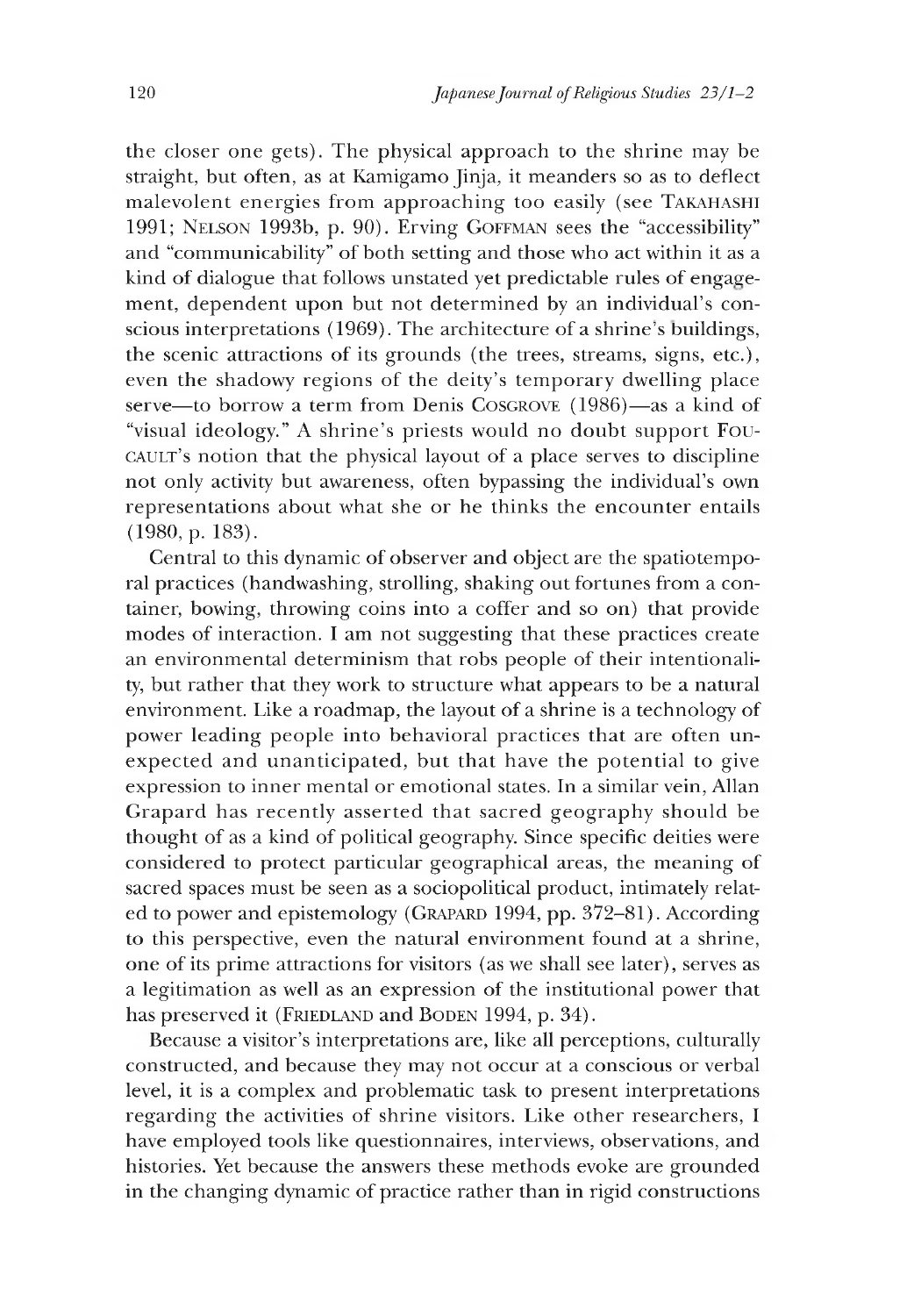of structure, they must be taken as tentative and fragile— "solid objects that dissolve under a steady gaze" (GEERTZ 1988, p. 22). For example, though I use the word "visitor" to refer to the individuals who stroll through the grounds of a shrine, in the eyes of the priests there are no "visitors." Anyone coming to a shrine is a *sanpai-sha* 参拝者,or "worshipper," with their physical presence on sanctified grounds constituting an act of reverence whether they know it or not. From a less emic perspective, a visitor may indeed be a worshipper, but he or she may also be local a resident taking a shortcut home, a casual or highly motivated sightseer, or someone seeking a little peace and quiet. Since the categories themselves usually overlap during the course of a single visit, the use of "visitor" as an descriptive term encompasses these shitting possibilities without restricting them. As I will often mention, it is best to think of shrine visits as "multifunctional," even when "religious" elements appear to dominate (RINSCHEDE 1992, p. 53).

While generalizations can be made on the basis of empirical observations that chart the course of individuals, as I have done for 112 visitors to Kamigamo Jinja, two grains of salt are prescribed before the reader attempts to digest the patterns I present. First, there is no empirical way to tell from simply watching people whether a visit is predominantly spiritual, habitual, or recreational. As a number of scholars have remarked (READER 1990 and 1991b; DAVIS 1992; EARHART 1984; GRABURN 1983), much of what we think of as Japanese "religious" behavior is a thoroughly syncretic blend of the above three possibilities.2 Also, one cannot overemphasize the importance the Japanese place on action, custom, and etiquette as opposed to belief and structure (see OMURA 1988). The outside observer finds that many activities appearing to indicate religious belief—such as bringing the hands together, bowine before an image, making an offering, or purchasing an amulet—have alternate interpretations if the individual performing these actions is queried at length. Even then the interpretations remain problematic. An individual bowing deeply before each small shrine en route to the main sanctuary may indeed be devoted to the deity, but she may also be performing these actions out of haoit or propriety, all the while thinking about whether or not she turned off the stove before she left home. I say this not to belittle what may indeed be "genuine" piety, belief, or devotion, but as a cautionary

<sup>&</sup>lt;sup>2</sup> Rosalind SHAW (1992) has remarked that the term "syncretism" is in the process of being reclaimed by anthropological discourse, much the same way that "fetishism" was reclaimed by writers on postmodern topics. In its newly revised sense, syncretism refers to the composite, constructed, and contested nature of a religious tradition (and of tradition in general) rather than the oft-cited mechanistic merging of channels or tributaries of cultural influence into one dominant "stream."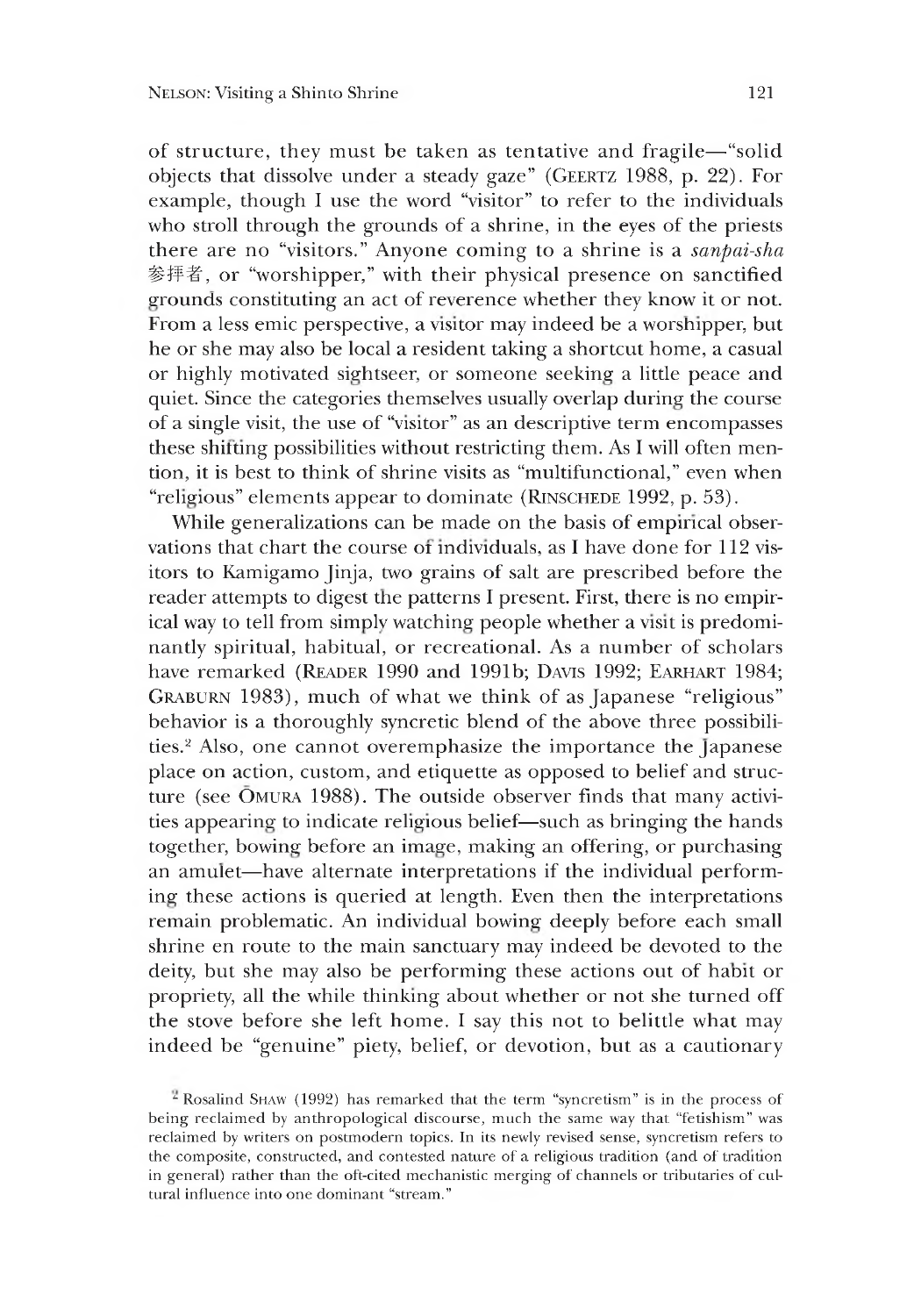brake on those who would have subjective observations serve as a vehicle for generalized theories about the religiousness of the Japanese.<sup>3</sup>

A second point concerns making definitive statements about the motivations behind an individual's visit even when face-to-face interviews are conducted. Personal narrative is imbued with an importance and immediacy that can be both liberating and constricting, but the conceptual openings provided by and through language must constantly be contextualized, reevaluated according to the social positioning of the individual, and weighed for symbolic or political content mitigating the apparent "factuality" of what is said. Even after one has talked to a visitor it often remains unclear whether the person came because of the beauty and calm of the shrine's environs, because the shrine was en route to another destination, or because of a specific "spiritual" goal.

As Winston Davis has pointed out (1992, p. 232), measuring "religious" or "secular" attitudes by "simple sociometric techniques" in Japan is complicated by the Japanese capacity for "self-effacement" and the aversion many have to committing themselves in public to any kind of ideological viewpoint, whether religious, political, or social. Observations and interviews may provide a general idea of why people do what they do, but to elevate the empiricism of method in order to validate a body of data does not further an understanding of the issues at hand. "Facticity is a status, not a state," Graham WATSON reminds us, "...and the distinction between 'facts' and 'interpretations' is social rather than epistemological" (1991, p. 87; see also FARDON 1990). This is (at the risk of sounding like an antirevisionist defender of the Japanese "way") generally true in Japan, where situation and context tend to override the blanket applicability of mores and ethics, and where nuance and understatement are valued in certain situations as a sign of one's status, upbringing, and education. To posit a "reality" based on observation alone risks collapsing two different historical/temporal and spatial processes:, that of cognition (a visitor's intention) and that of the social setting in which it is realized (see Thornton 1992, p. 16). So, while my observations, descriptions,

3 Travel books, articles in newspaper travel-section inserts, and short-term accounts of one's "encounter" with the Japanese are among the sources that promote accounts of the "religiosity of Japanese" based on superficial observations. Academics may howl in protest, but there continues to be a real market for exoticizing Japanese religious and cultural practices (as evidenced by coverage in the *New York Times).* In another cultural context, PFAFFENBERGER (1983) showed how the behavior of youthful, modern-day pilgrims in Sri Lanka, while appearing to be "frivolous" religious tourism from an academic perspective, was instead wholly consistent with culturally-supplied symbols celebrating the relevance of the pilgrimage to modern life.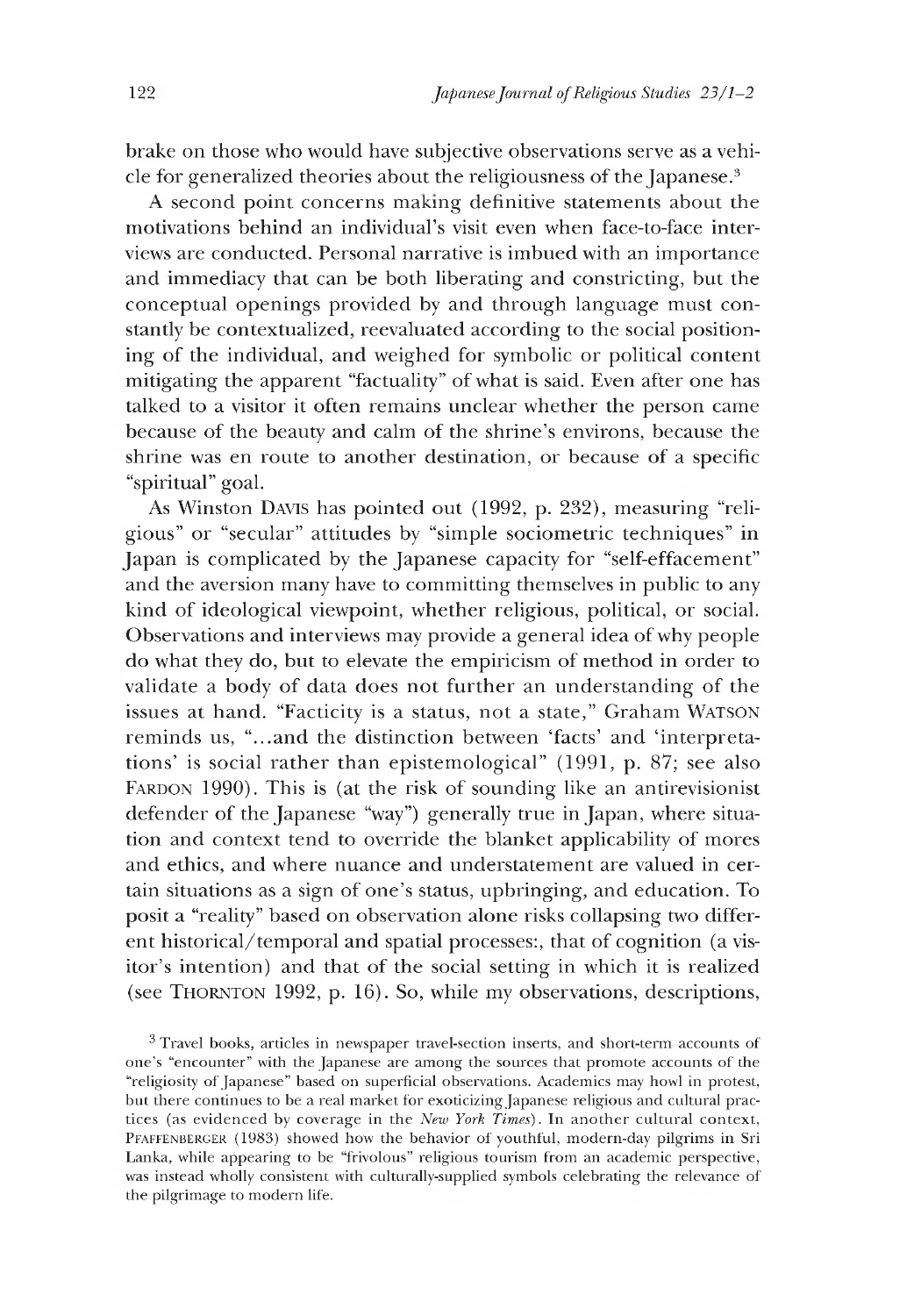and interpretations may provide a convenient means to think about the experience of Japanese people at a specific place, they are not intended to provide a kind of closure. Instead, like a mountain meadow that is different yet the same each time one visits, this rendering of cultural practices must point beyond the printed text to ongoing social processes that are given shape and meaning by culture and are constantly in flux.

### *Shrine Visitor Opinions and Motivations*

In a recent discussion of tourism and music, ISHIMORI (1991, pp. 24ff.) asserts that in third- and fourth-world countries blessed with beautiful natural environments the populace willingly commoditizes this resource for economic gain through tourism *(shizen no shohinka* 自然の商品化). Close on the heels of this practice is the subsequent commoditization of a particular country's cultural expressions—its music, festivals, folk art, etc. *(bunka no shōhinka* 文化の商品化)—again for the express purpose of capitalizing upon a tourist market. Kev to Ishimori's observations is the fact that local peoples realize the importance of culture-as-commodity not because of an innate sense of what will or will not "sell," but because they are educated through outside values to concentrate only on those goods and practices that are exploitable for capital gain. Though Ishimori takes pains to remind the reader that he is not concerned with first-world countries *(senshin*  $koku$  先進国), his description of the commoditization of culture applies quite nicely to the booming industry in cultural heritage taking place in his own backyard, and directly affecting relieious sites.

The Japanese domestic tourist industry (described by such writers as Graburn 1983 1995; Beer 1995; Moon 1989; and Moeran 1989) "means what it does" in fostering an awareness and nostalgia of cultural inheritance in cities such as Kyoto, Nagasaki, and (despite the earthquake) Kobe, or in the countryside where a pastoral past that "never existed" is advertised, promoted, and marketed as "home" (see Robertson 1991, pp. 25ff.).4 Other things that find ample expression

<sup>4</sup> According" to figures provided in March of 1992 by the Kyoto Tourist Association (Kyoto Kanko Kyokai), people making visits to the city in 1990 reached 38,620,000. Compare this figure with that for the year 1963, in which about half this number (17,711,000) visited the city, and one can see how large a part the Tourist Association has played in the financial health of both the city and its tourist sites. In the words of an official, the Kanko Kyokai is an organization subsidized by the city government to "protect and preserve the traditions of the city in a way that allows them to coexist with the economic realities of tourism." For more on the Tourist Association's involvement with "traditional" events, see my discussion of the Aoi Festival in Nelson 1993b (chapter 6).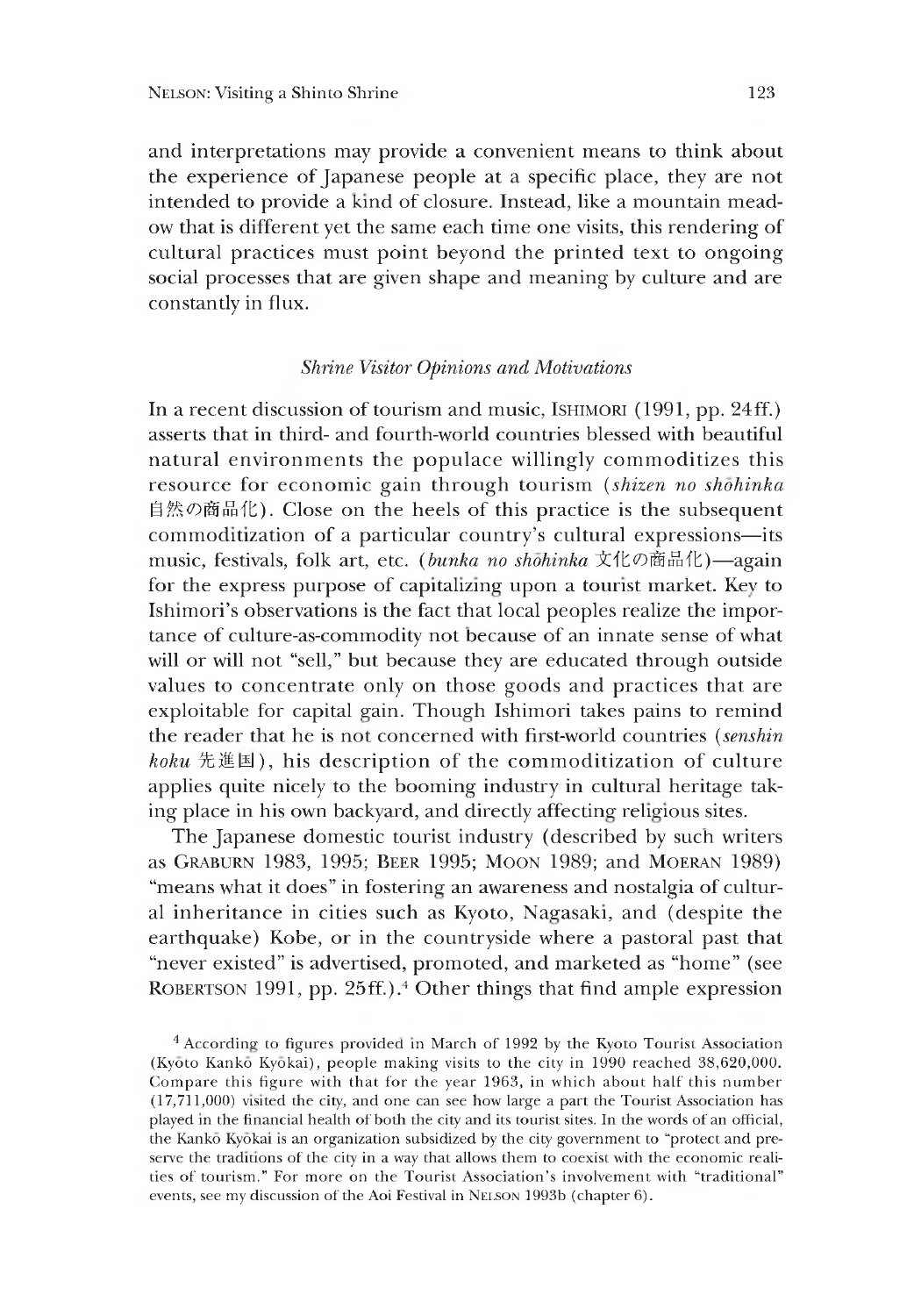through the nexus of a shrine include the commoditization of space, custom, and culture in general; the reenchantment of "tradition"; the performance of acts of resistance, protest, or anamnesis ("performance as social memory"); and of course the production of literature on sacred sites as tourist/pilgrimage destinations (see Nelson 1993b and 1996; SMYERS 1993, pp. 442-47).

Before I present information expressing part of the overall cultural logic of shrine visitations, let me briefly digress and position Kamigamo Jinja (or, more correctly, Kamo Wake Ikazuchi Jinja 賀茂別雷神社) as an institution. The shrine has been ranked second to Ise by the Imperial Household Agency since the Heian period, and it continues to receive imperial messengers *(chokushi* 勅使) at its yearly Aoi Festival in mid-May. Although the shrine's founding date is disputed (possibly 678 ce), documents from the Nara period acknowledge its already considerable power and influence and the existence of a highly popular festival wherein horses were raced for the entertainment of the Kamo clan's kami. It later became the tutelary shrine of Kyoto, serving' to protect the region from flooding by controlling through ritual and petition its powerful kami of thunder and lightning, Wake Ikazuchi (see INOUE 1985, pp.  $73-124$ ; OWA 1986). The shrine has also served since the eighth century to block malevolent forces from enterine the imperial capital from the inauspicious northeast. In short, Kamigamo's history and cultural heritage resonates throughout the centuries of Japanese civilization, making it a worthy destination among a city full of notable attractions.

But is the allure of history and the chance to walk and worship where emperors and shoguns have passed a primary reason why people come to Kamigamo? To find out, I used a random sample to elicit general "moods and motivations." By prior aereement with the priests, I interviewed individuals who had completed their visits and were clearly on their way out of the shrine. After first gaining a visitor's consent to participate in my survey, I asked 52 males and 60 females questions concerning their place of origin, the intention behind their visits, their general knowledge about the shrine's principal kami, and their impressions of the shrine.

1. Interview question 1: Could you tell me the main reason for choosing to visit Kamigamo Jinja today? *(Kyo doshite toku ni Kamigamo jinja o eranda no desu ka?)*

| a. No special reason $\ldots \ldots \ldots \ldots \ldots \ldots \ldots \ldots 18$              |  |  |  |  |  |  |  |  |  |
|------------------------------------------------------------------------------------------------|--|--|--|--|--|--|--|--|--|
| b. It's a famous place $\ldots$ $\ldots$ $\ldots$ $\ldots$ $\ldots$ $\ldots$ $\ldots$ $\ldots$ |  |  |  |  |  |  |  |  |  |
| c. It was recommended as a nice place $\ldots$ 10                                              |  |  |  |  |  |  |  |  |  |
| d. It has famous festivals $\ldots$ 9                                                          |  |  |  |  |  |  |  |  |  |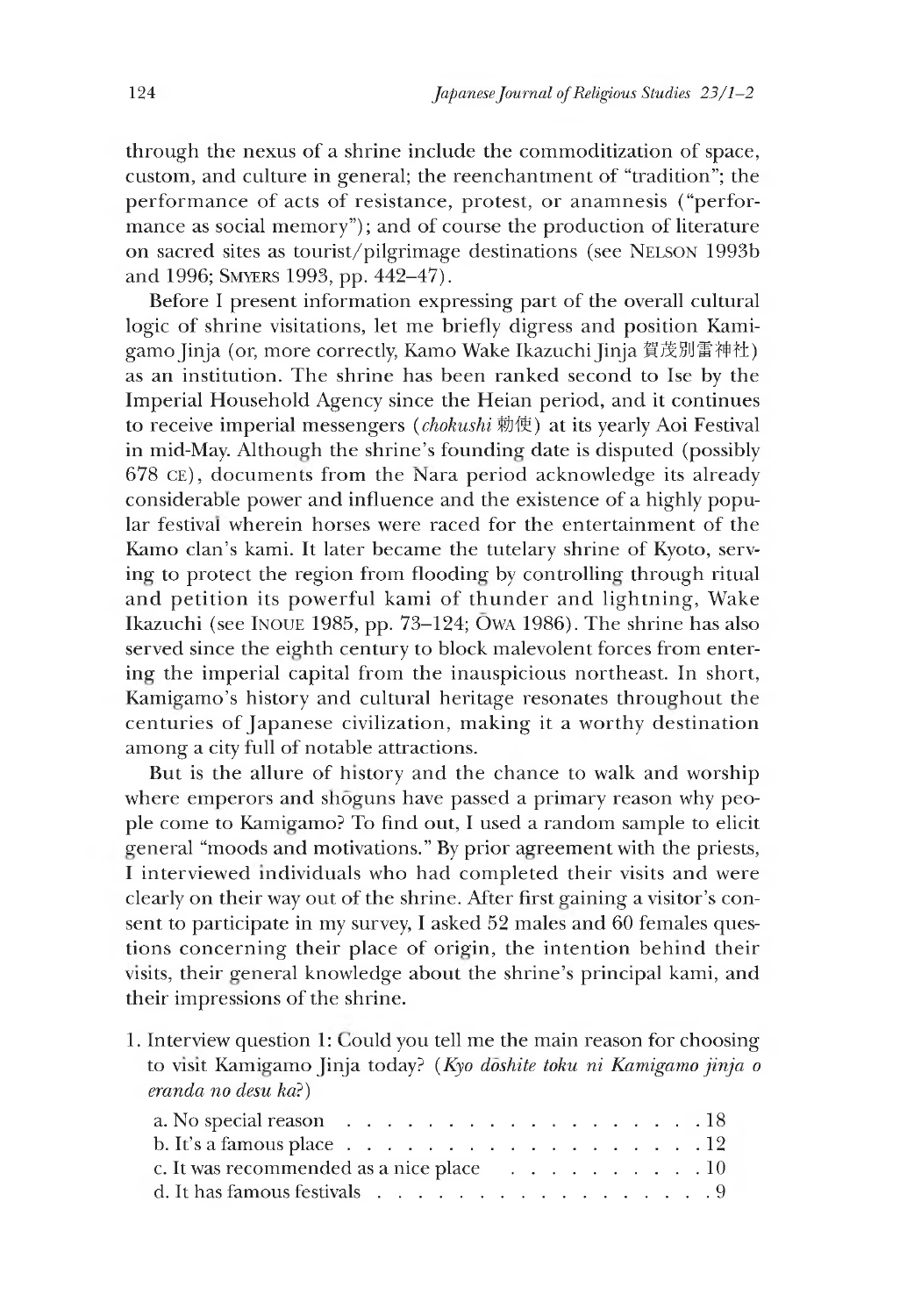| Age                                                                                                               | Male                                        | Female             |
|-------------------------------------------------------------------------------------------------------------------|---------------------------------------------|--------------------|
|                                                                                                                   |                                             |                    |
|                                                                                                                   |                                             |                    |
|                                                                                                                   |                                             |                    |
|                                                                                                                   |                                             |                    |
|                                                                                                                   |                                             |                    |
| Totals                                                                                                            | 52                                          | 60                 |
|                                                                                                                   | Table 2. Visitor's City or Region of Origin |                    |
| Kyoto $\dots 36$                                                                                                  |                                             | Fukui Region 2     |
| Osaka $\dots$ . $14$                                                                                              |                                             | Okayama Region 2   |
| Nara $\dots \dots 3$                                                                                              |                                             | Shizuoka Region 3  |
| Kobe $\dots \dots$ . 7                                                                                            |                                             | Matsumoto/Nagano 2 |
| Nagoya $\dots 8$                                                                                                  |                                             | Hiroshima 5        |
| Wakasa 4                                                                                                          |                                             | Tokyo Region 26    |
| e. We were in the area $\ldots$ $\ldots$ $\ldots$ $\ldots$ $\ldots$ $\ldots$ $\ldots$ $\ldots$ $\ldots$           |                                             |                    |
|                                                                                                                   |                                             |                    |
| g. It's a good place to walk 8                                                                                    |                                             |                    |
|                                                                                                                   |                                             |                    |
|                                                                                                                   |                                             |                    |
|                                                                                                                   |                                             |                    |
|                                                                                                                   |                                             |                    |
|                                                                                                                   |                                             |                    |
| k. It was recommended by the guidebook 4                                                                          |                                             |                    |
| j. I wanted to take pictures $\ldots$ 5<br>1. We're returning from Kurama 4<br>m. We're planning a wedding here 3 |                                             |                    |

| 2. Interview question 2: Do you happen to know the name of the       |
|----------------------------------------------------------------------|
| shrine's principal kami? (Kamigamo jinja ni matsurarete iru kamisama |
| no namae o gozonji desu ka?)                                         |

o. *It's* our graduation t r i p ............................................................3 p. We have a baby dedication next w e e k ....................................3 q. We asked for harmony between us  $\ldots \ldots \ldots \ldots$ . r. I asked blessings for my company, which is poorly located . . 1 s. It's a good place to meet people................................................1 t. I saw it on television....................................................................1

This question, which might seem unreasonably specific, was evoked by the fact that the kami's name was on virtually all the more detailed informational signs. Visitors' answers to this question showed little awareness of the content of these signs, despite having stood and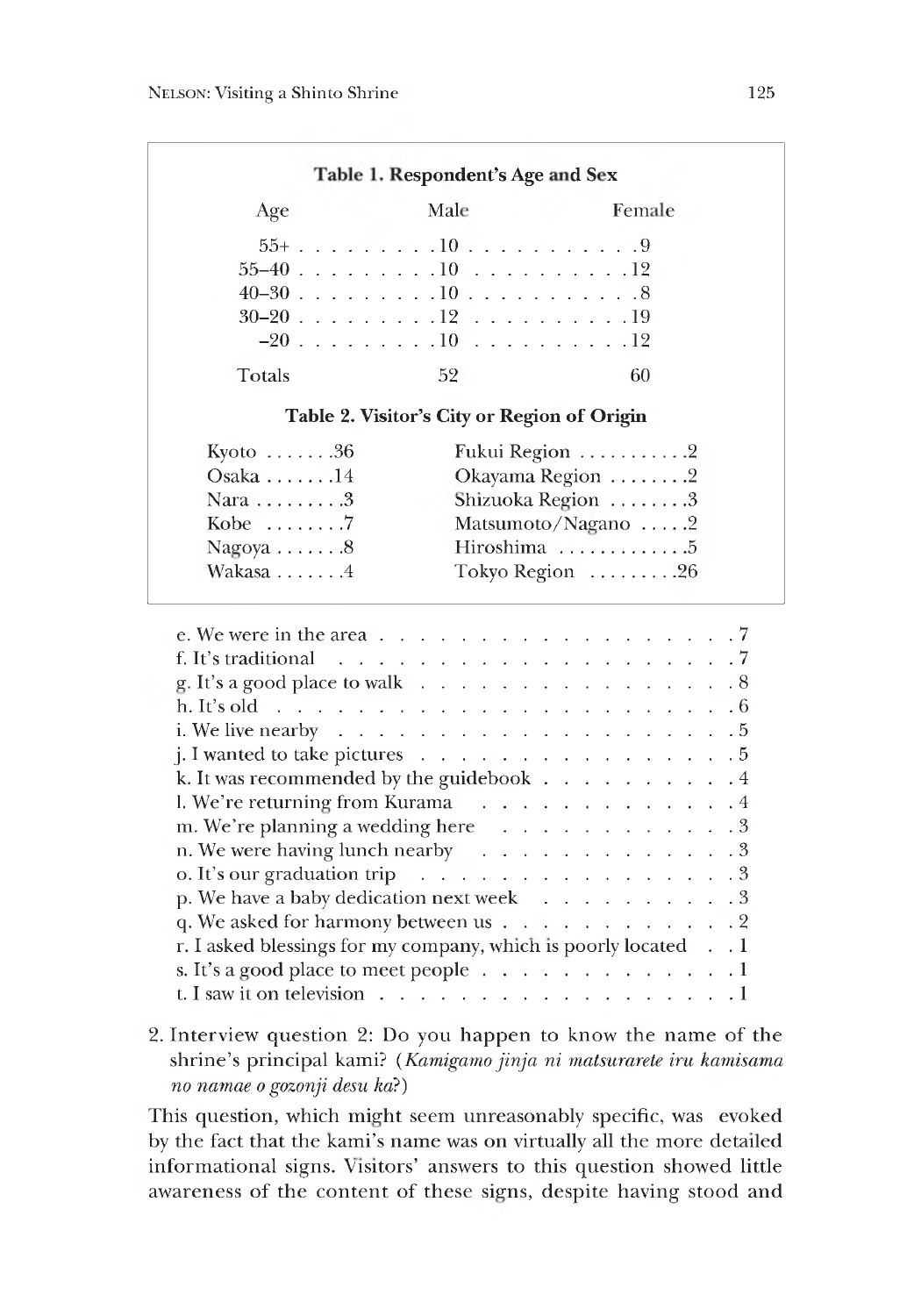looked at one for several seconds. Of the 112 respondents,16 (or 14%) knew the deity's name, while 96 (or 86% ) did not. When I mentioned this to the shrine's senior priests, they were not the least bit surprised. "I'm amazed," said one, "that 14% were correct. That's much higher than I thought it would be!"

3. Interview question 3 concerned where visitors had been prior to coming to the shrine and where they intended to go afterwards. For one-third of all respondents, Kamigamo was the first place they had visited that day. For those coming from elsewhere, no real pattern could be discerned concerning a possible visitor's circuit. I had predicted that many of Kamigamo's visitors would be "drop-ins" en route to or from the better-known sites of northern Kyoto such as Daitoku-ji, Kinkaku-ji, Sanzen-in or Kibune/Kurama. When any of these sites was mentioned, however, it was usually to come after the individual or group's Kamigamo visit. Virtually all Kyoto respondents said they were either going home after the visit or were en route to other errands.

4. Interview question 4: "As compared to other shrines you've been to, is there anything special about Kamigamo Jinja that makes an impression on you?" *(Ima made ni irasshatta jinja to kurabete, nani ka toku ni Kamigamo Jinja de insho ni nokotta koto ga arimasu ka?)*

# Table 3. Shrine Characteristics Motivating Visit

| Natural environment 40                                                      |
|-----------------------------------------------------------------------------|
| Streams $\ldots \ldots \ldots \ldots \ldots \ldots \ldots \ldots \ldots 16$ |
| Colors/Color Contrasts 10                                                   |
|                                                                             |
| Architectural aesthetics 6                                                  |
|                                                                             |
|                                                                             |
|                                                                             |
|                                                                             |
|                                                                             |

The information stemming from these interviews points towards two general cultural trends. The first concerns a public awareness that shrines (and other religious sites) are prime repositories of Japanese cultural heritage. Thirty-five percent of respondents mentioned some aspect of the shrine's history, culture, or tradition as that which motivated their visit. The other trend concerns an appreciation for the natural world found at places like shrines. Like many of its counterparts within urban areas, Kamigamo is well-kept, spacious, and quiet; this accentuates the beauty of the streams, buildings, and the sur-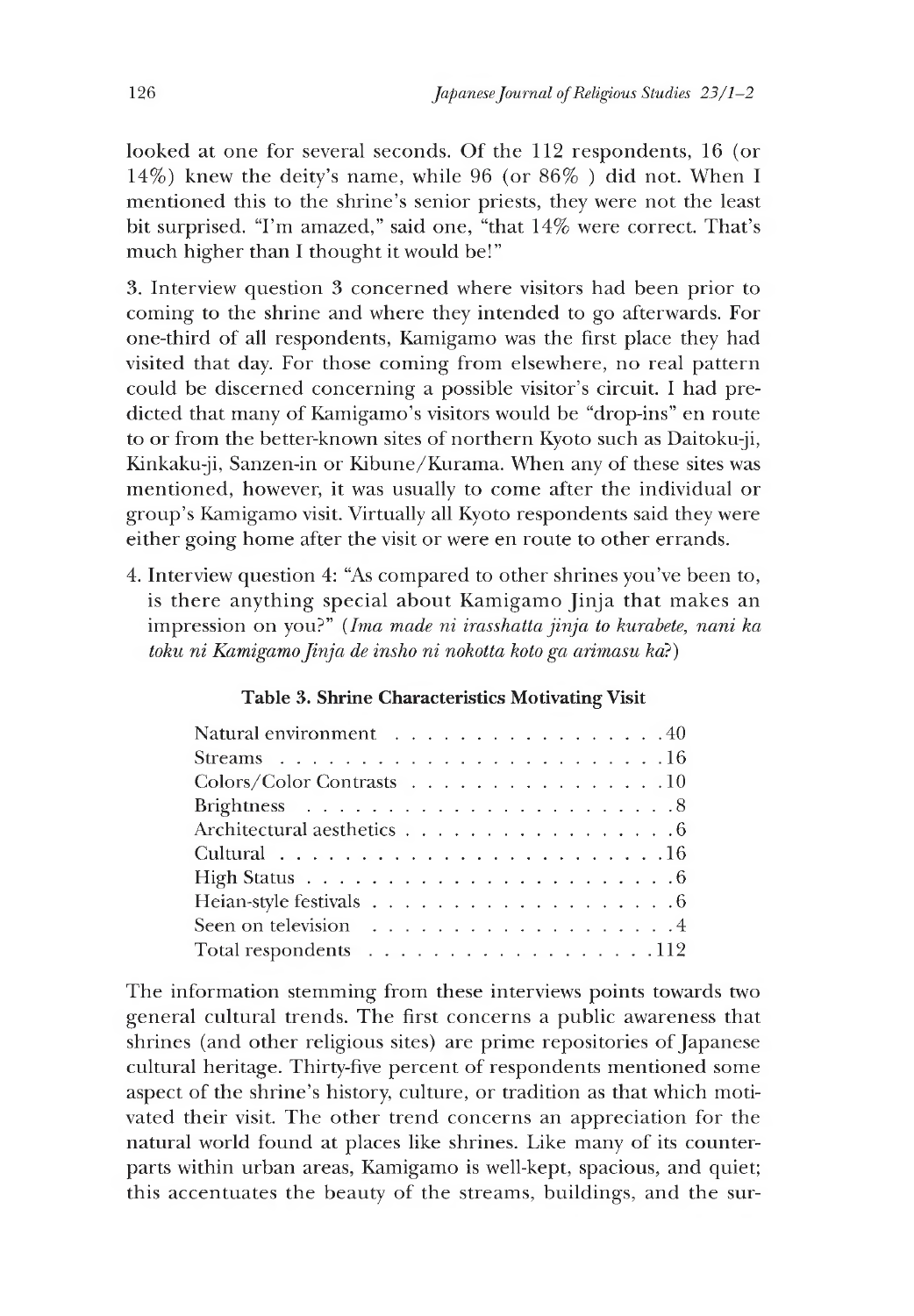

**Kamigamo Shrine, outer grounds.**

rounding landscape. Thus, it is not surprising that more than half the visitors represented in table 3 mentioned the shrine's natural environment as a particularly striking characteristic.

If the above responses are taken as representative for shrine visitors nationwide, then the main draw of a majority of shrines is not their "religious" services but their complementary ambiance of nature and what I call heritage aesthetics. And yet, as I asserted earlier, this attraction works to the shrine's advantage as a religious site, since most visitors engage in activities that complement rather than detract from the institution's viability. Nostalgia for the past and the reassertion of aristocratic aesthetics are promoted by the shrines themselves, by local and national media, and even by politicians, merchants, and architects. The emotive, nativistic appeal of a shrine's physical features, symbols, and layout to evoke appropriate and complementary behavior is demonstrated in, for example, the work of Jennifer ROBERTSON (1991) on the conscious manipulation of shrine festival dynamics to promote community within urban housing projects, in my own work on the tactics of shrine administrators (NELSON 1996), and even in Isozaki Arata's design using Ise Shrine's stone spaces for the Disney Corporate Headquarters in Orlando, Florida (Isozaki 1992, p. 21).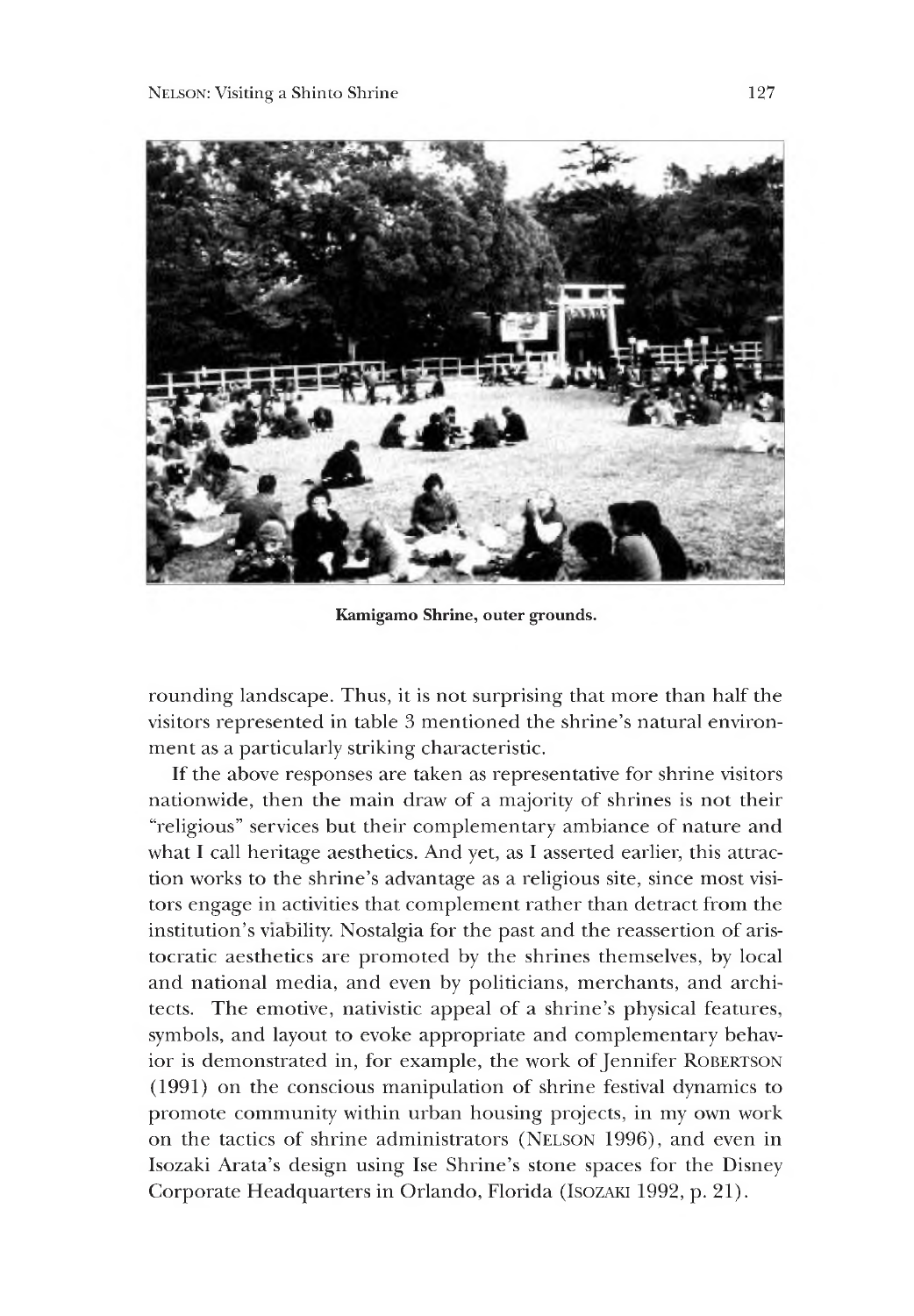### *Positionings*

Much of the substantial literature on the activities of visitors at religious institutions is of little use since many of the so-called guidelines for differentiating visitors, tourists, and pilgrims are place-specific and frequently overlap (see Cohen n.d., conclusion). Although Kamigamo Jinja has been a pilgrimage site at various periods in the past —in the sixth century, for example, its Kamo Festival drew people from as far away as western Hyogo Prefecture ( $\overline{\text{O}}$ WA 1986), and during the war years it attracted crowds because of its status as a "Great Shrine for the National Front"(Kanpei Taisha 官幣大社)一 Kamigamo today commands little of the mass appeal of centers like Ise, Meiji, or Izumo, or even the headquarters of New" Religions like Tenrikyo, Omotokyo, or Gedatsukai (see Earhart 1989). In fact, many of the major guide books to Kyoto (such as Japan Travel Bureau's Ace Guide, Pocket Guide, *Tabi-no-noto* [Travel notes] or the Blue Guide series) mention it as occupying the hidden side, or *ura*, of Kyoto—worth a visit if one has time (or if combined with a local eatery or speciality shop on a gourmet tour), but not really essential when compared to other sites such as Ginkaku-ji or Kiyomizu-dera.

Thus, to talk about Kamigamo Jinja as an "axis mundi" in Eliade's phrase, as a "center out there" in Turner's, or as a "formal" or "popular" center of pilgrimage (COHEN 1992, p. 36) is to misrepresent its status in the eyes both of outside visitors (who see it primarily as a religious or political-cultural attraction set within pleasing natural surroundings) and of local residents (who regard it as a defining feature of their neighborhood and, in many cases, of their family and regional identity). Too often the local perspective is overlooked or understudied in research on visitations to religious sites, as if the people who actually live in the area and use the institution are mere bystanders or extras in the spectacle of mass-transit visitations. In the latter part of this discussion I will take a detailed look at activities and practices that, because they center on a shrine as a kind of communal resource, define part of the interplay between institution-as-place and its perception and use in ways not always in line with officially sanctioned norms.

To set the stage for the issues I wish to raise later, let me point out that some of the framing (rather than theoretical) concepts used in studies of religious tourism and pilgrimage can be applied profitably to shrine visitations in general, regardless of the visitor's motivation. For example, Cohen's categorizations of motives for pilgrimage to a religious site—acquiring religious merit, making specific requests, seeking specific powers to enhance one's life situation, etc. (1992, p. 38)— can be extended to include those individuals who may have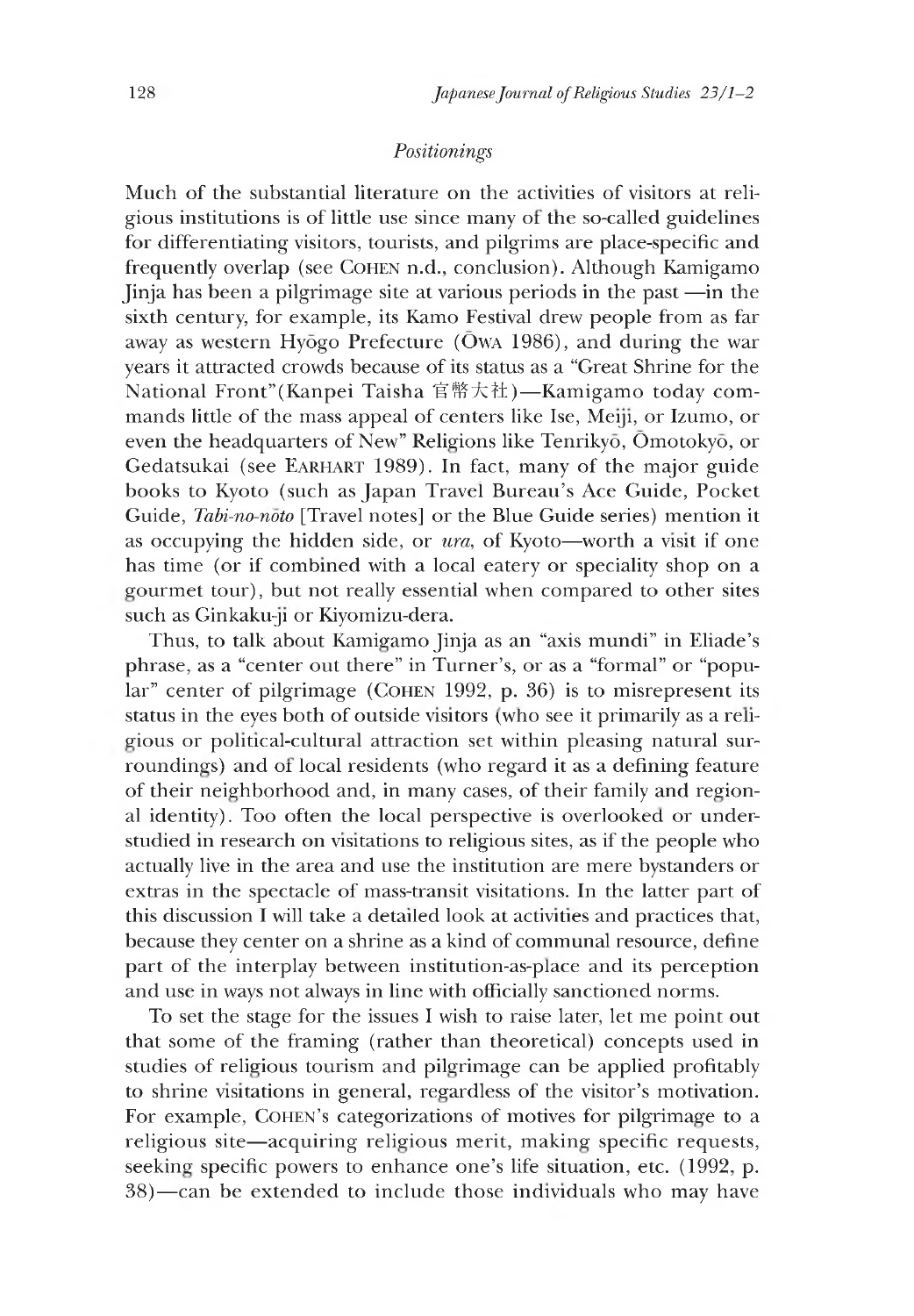come simply to enjoy seasonal scenery, a festive event, or a moment of unhurried privacy. Less helpful are guidelines like those proposed by Valene SMITH (1992, p. 14), who sees belief as the key element identifying the journey of the pilgrim-tourist and who straitjackets the visitor's motives into sacred or secular categories, as if these binary opposites were more than analytical constructs that, when viewed in terms of actual practice, tend to quickly dissolve.

Victor Turner's notion of a "religious-political center," introduced in one of his earliest works on pilgrimage  $(1973, p. 229)$ , is helpful in understanding the present-day public status of Kamigamo Jinja. Turner's concept corresponds to the Japanese institution of *saisei-itchi* 祭政一致 (worship administration) that has long been central to the sociopolitical dynamic of government in Japan (see MURAKAMI 1970, p. 32; KITAGAWA 1987, pp. 117ff.). Turner goes on to describe some of the once-powerful centers of this type in Europe (Chartres, Köln, Canterbury) as "ritualized vestiges" of their former grandeur. This applies to Kamigamo as well (along with almost every other major shrine complex). Though Kamigamo Jinja was allied to state interests throughout its lone history as a "nation-preserving" shrine, today its administrators carefully downplay and selectively "forget" those controversial periods. While strong nationalistic sentiments are still harbored by a portion of the shrine's clientele, the public expression of these leanines has become a political liability, thus detracting from attempts to capitalize upon a selected set of more generic cultural assets (see NELSON 1993b, 1994).

As a final framing concept, let me introduce what Victor and Edith Turner (1978, p. 7) have called the "bureaucratic organization" of the pilgrim's experience—the mediation by travel agents, tour operators, and travel itineraries that occurs as visitors move from the "mundane center" of their daily lives to the "sacred periphery" where they can reflect on basic religious and cultural meanings. To the Turners' list should also be added the administrative mediation of those in charge of the site itself. Let us now examine in more detail the subtle strategic and shaping influences of shrine administrators, another key factor in any understanding of contemporary shrines.

### *Markers and Measurings*

Markers, signs, notices, and icons of representation grab the attention of a visitor to a shrine and influence behavior even before he or she enters the actual place. At the outer boundary of a shrine one may find anything from a crudely lettered sign naming the site, to a wooden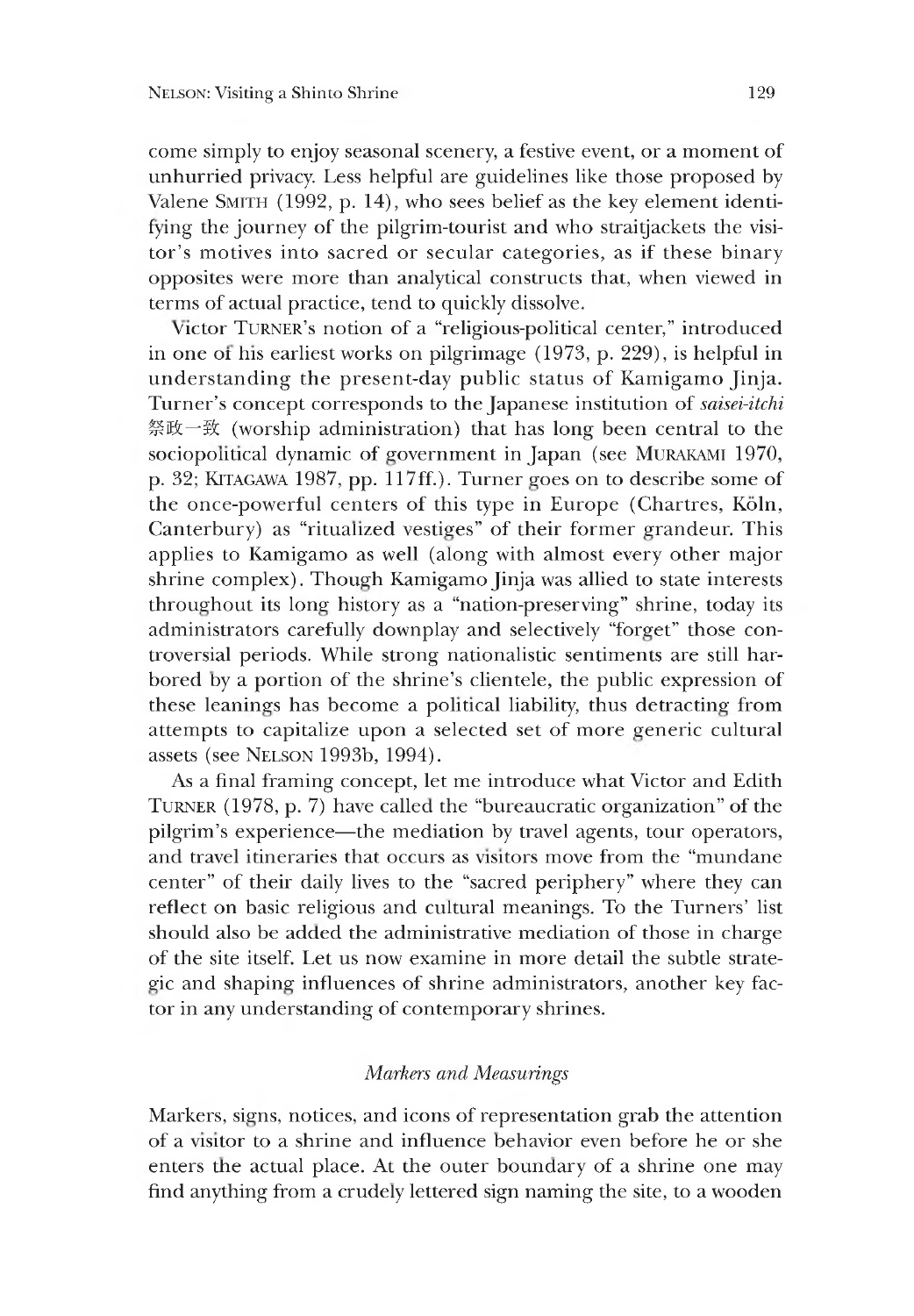

**Kamigamo Shrine, early Meiji period.**

replica of an Edo-period notice board, to an intricately painted map or the entire precinct seen from the height of a passing hawk (as at Shimogamo Jinja, Kumano Hongū, or Meiji Jingū). Public spaces in Japan—such as commuter train coaches, train and bus stations, and pedestrian thoroughfares—are generally awash in messages, announcements, and, of course, advertising of every conceivable product and service. Visitors to religious institutions are often granted a reprieve from these demands on their attention, and yet they would likely think it strange were the places to be totally lacking in markers. After all, as MACCANNELL points out (1990, p. 45), there is a process of "sight sacralization" at work in places open to the public, whereby signs and markers serve not only to identify significance but frame and elevate specific attributes in a way that "enshrines" their importance. In other words, the visitor is rewarded by visual clues indicating not only that he or she has come to the right place, but also that it is a place important and thus worthy of a visitor's time, attention, and, as we shall see later, money.

Books dealing with the phenomenology of religion frequently point out that religious institutions in Japan are sources of or gateways to power that is channelled through buddhas, kami, or some feature of the site's natural environment, such as the waters of a spring (see SONODA 1990). This special attribute of a place is often but not always marked by a sign or series of signs that "signify to all who enter that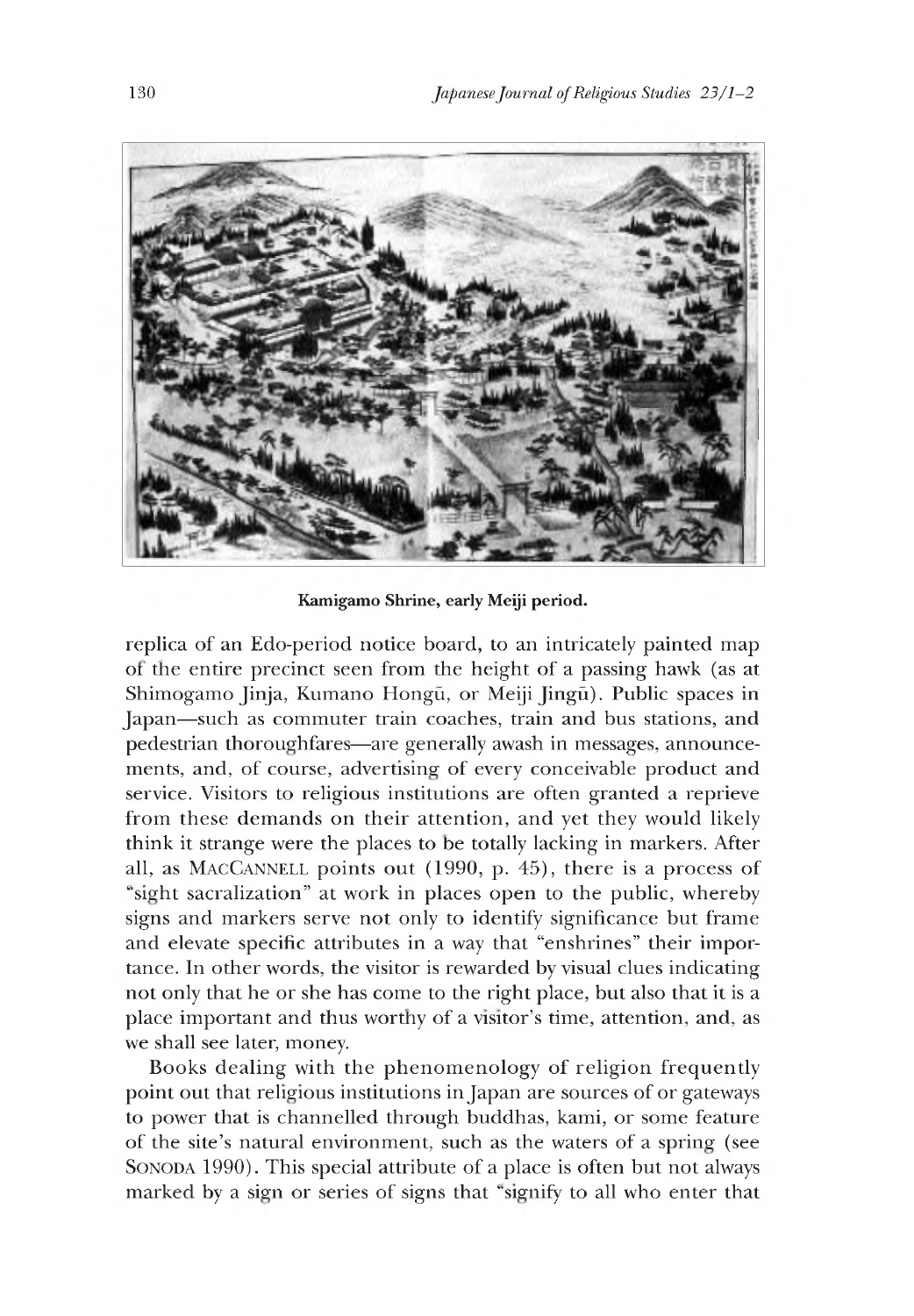they are moving from the ordinary world into something special, into the powerful presence of the spiritual realms" (READER 1991b, p. 138). At Kamigamo, however, one notices several exceptions to this general pattern. The signs lack the sequential progression informing visitors they are moving into a special, spiritual realm. In addition, some of the largest and most dominant of the on-site markers perform decidedly nonreligious functions as well.<sup>5</sup>

The permanent markers at Kamigamo Jinja fall into three basic categories. The first announces (and advertises) services performed by the shrine, the second instructs visitors on a variety of subjects ranging from prohibited behavior to the identity of the deities, and the third appeals for contributions. I will turn now to a more detailed analysis of these signs, not so much to analyze their content but rather to explore their messages as announcements that reveal, in a very public way, an emic view of the institution's social and cultural role.

The first indication of the shrine that the visitor to Kamigamo is likely to see is a two-meter-high sign featuring the brightly painted red characters 厄除 (yaku yoke, "protection against misfortune"). Standing like a beacon above the turbulence of traffic, pedestrians, and shop signs, this sign is already visible from the Misono Bridge over the Kamo River, one hundred meters away. Shop fronts, tree branches, and a never-ending bottleneck of cars, buses, taxis, and motorcycles do nothing to detract from its announcement of purification for those at ages thought to be inauspicious. At the bottom of the huge *kanji* letters runs the message *Kakushu gokito~-Jichinsai hoka* 各種御!祈祷一 地 鎮祭 他 (literally, "All kinds of prayers; land-purification rituals and so forth"). The visitor is informed that she is approaching a place with a ritual repertoire of sufficient versatility and breadth to meet a wide range of needs (not all of which, as the prominence of the *jichinsai* attests, should be assumed to fall under the category of "religious" or "spiritual").

This enormous sign, as big as any highway billboard, constitutes both a notice of services offered and a reminder that certain members of the community are at risk. It can also be seen in an educational or even proselytizing light, informing people of a cosmos that modernday individuals might no loneer believe in but that might just influence their lives nonetheless. Would it hurt, after all, to have a

<sup>5</sup> Kamigamo's priests were fascinated by my observations of visitor movement and activity. They seemed aware that few visitors read the sign by the first torii, but when presented with percentages based on a year's worth of observations of nearly one hundred twelve visitors (where only three percent actually read the entire sign), they began discussing alternative sitess for the sign as well as alternative ways of presenting the same information in a more "digestible" format.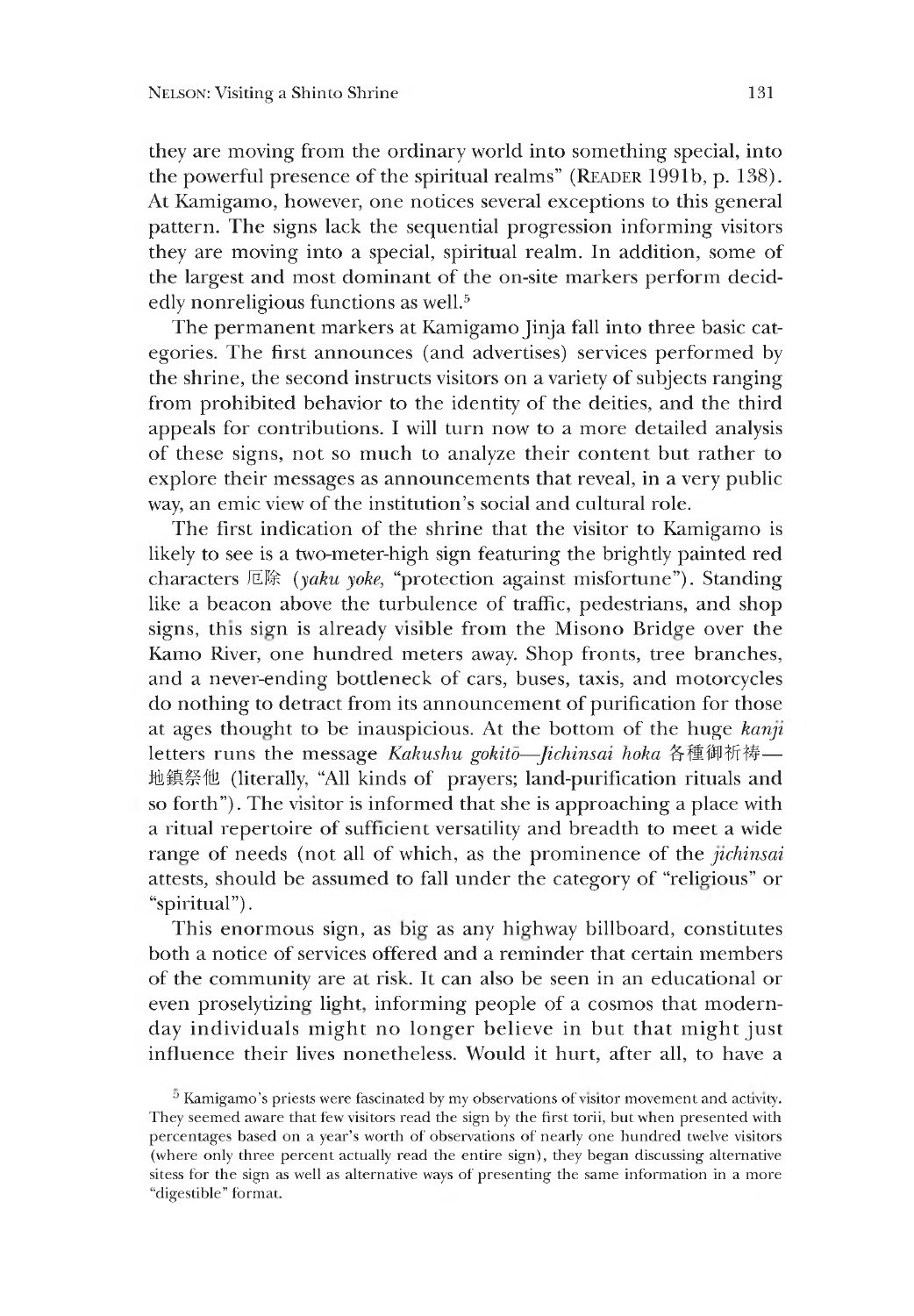five-minute purification performed at the "inauspicious ages" of nineteen and thirty-three for a woman or twenty-four and forty-two for a man? Interestingly enough, one is given no clues as to the name of the institution offering these services.

As the visitor approaches the shrine, dodging the taxis and buses that use part of Kamigamo's precincts as an "end-of-the-line" staging point, she sees the first of the shrine's enormous torii gateways. Here two markers vie for her attention. To the left of the torii is the more striking of the two, a recently constructed notice board built of the finest-quality *hinoki* wood in an Edo-period style, complete with roof and little fence surrounding its waist-high stone pedestal:

| Sadame                                  | Notice                            |
|-----------------------------------------|-----------------------------------|
| Hitotsu: Kuruma, uma o nori ireru koto  | Riding vehicles or horses;        |
| Hitotsu: Sakana, tori o toru koto       | Fishing or hunting birds;         |
| Hitotsu: Chiku, boku o kiru koto        | Cutting bamboo or trees;          |
| Migi no jōjō keidai ni oite kinshi suru | These three things are prohibited |
|                                         | within the shrine grounds.        |

Even though the sign is new, the somewhat quaint nature of these prohibitions reinforces the notion that the shrine is a kind of open-air historical relic. It also reflects the most fundamental of concerns for the shrine's administrators (or, for that matter, of any landholder): that the landscape be in no way interfered with.

To the right of the torii, as if to compensate for the naivete of the first list of prohibitions, is the second sign, which is completely functional both in both its simple design and straightforward message:

Beyond this is shrine property. Do not disturb the beauty of the area or its scenery, or impair the dignity of the place. In addition, the following activities are prohibited:

- <sup>q</sup>Putting up stalls for the purpose of selling
- <sup>q</sup>Handing out flyers, brochures, advertisements, political or religious messages
- <sup>q</sup>Putting up posters or billboards
- <sup>q</sup>Making public speeches
- <sup>q</sup>Disturbing other worshippers

Parishioner's Council Kamo Wake Ikazuchi Shrine

With these two lists of injunctions, and before taking a single step inside the shrine grounds, the visitor has been instructed not only in proper behavior but also in the importance of the shrine's natural surroundings. All the same, one quickly notes that the prohibitions do not include the consumption of alcohol nor other likely candidates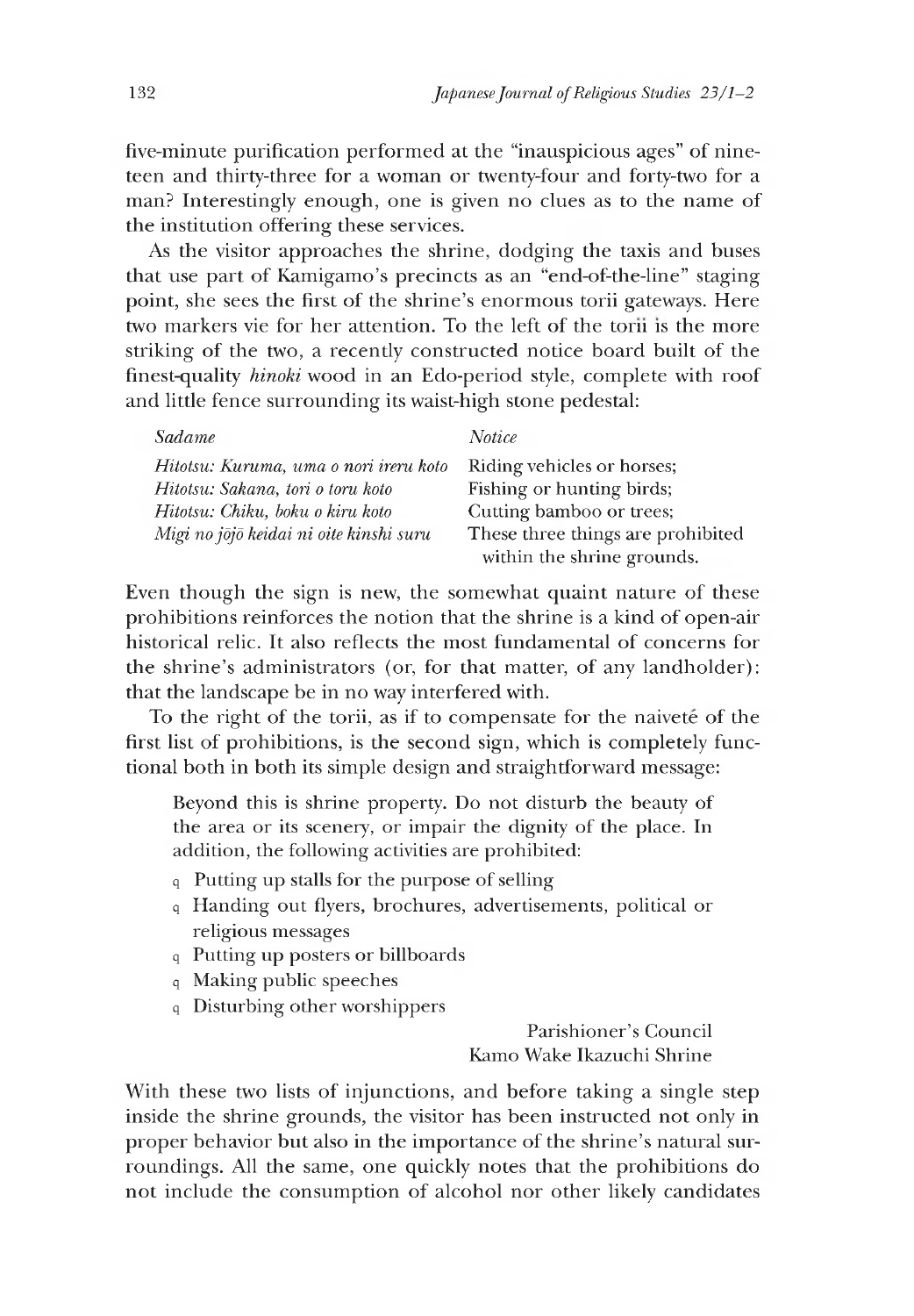like sports, public assemblies, and sexual activities, all of which, as we will see, occur with regularity.

Once inside the first torii, the visitor is greeted with what is, in modern Japan, an unusual sight: open expanses of well-kept grassy lawns on either side of the long straight worshippers' path *(sando*) 参道). The largest of these is used for the running of horses during the important *kurabe-uma* 競馬 on 5 May, but they also remain accessible to the public for picnics, Frisbee throwing, and lazy Sunday afternoons with a book and a blanket. More than any sign, these fields enjoin visitors to understand the quality of the area (or arena) they are entering. Only a powerful shrine (or a property of the imperial household, like the expansive *Gosho* 御所 palace in Kyoto) could maintain such green spaciousness. The 'visual ideology" of the shrine's social power and status is thus conveyed by the physical emptiness of these fields.

Walking about a hundred meters, the visitor reaches the second torii and there encounters another large *yaku yoke* sign, similar to the one by the bridge entrance. On the opposite side, rarely noticed and even more rarely read by visitors, is the first of the purely instructional markers that delve into the mythology, history, and cultural significance of the shrine. Most visitors merely glance at this elegant, densely lettered wooden placard, then succumb to the lure of the middle courtyard's graceful pavilions. The markers in this area are scarcely legible, so thoroughly weathered is their wood. Still, there is a small *tatefuda* 立札 ("standing board") in front of every structure giving its name and notine its status as an "important cultural property" *(juyd bunkazai* 直要文イ匕財) but offering no additional information. Approaching the inner courtyard, the visitor sees either of two instructional markers that recount myths, important festivals and rituals, and supposed founding dates of the main and subordinate shrines. Again, the visitor that takes the time to read these signs is rare, as most prefer to continue their leisurely strolls. Passing through the main eate *(romon* 楼門) leading to the middle sanctuary and courtyard, the visitor suddenly encounters the last of the large signs, a plea for contributions at the approach to the site of worship:

| Shaden shuri hi no go-kishin | Please make a contribution              |
|------------------------------|-----------------------------------------|
| o onegai shimasu             | for the repair of the shrine buildings. |

Announcements and appeals of this nature come either as directives from the chief priest  $(\varrho u \vec{\mu} \times \vec{\mathbb{E}})$  or as suggestions offered by the lay organizations that, through lobbying or influence-peddling, receive the chief priest's sanction. In the words of one senior priest, "Whenever an (instructional) sign gets too old, or someone complains that it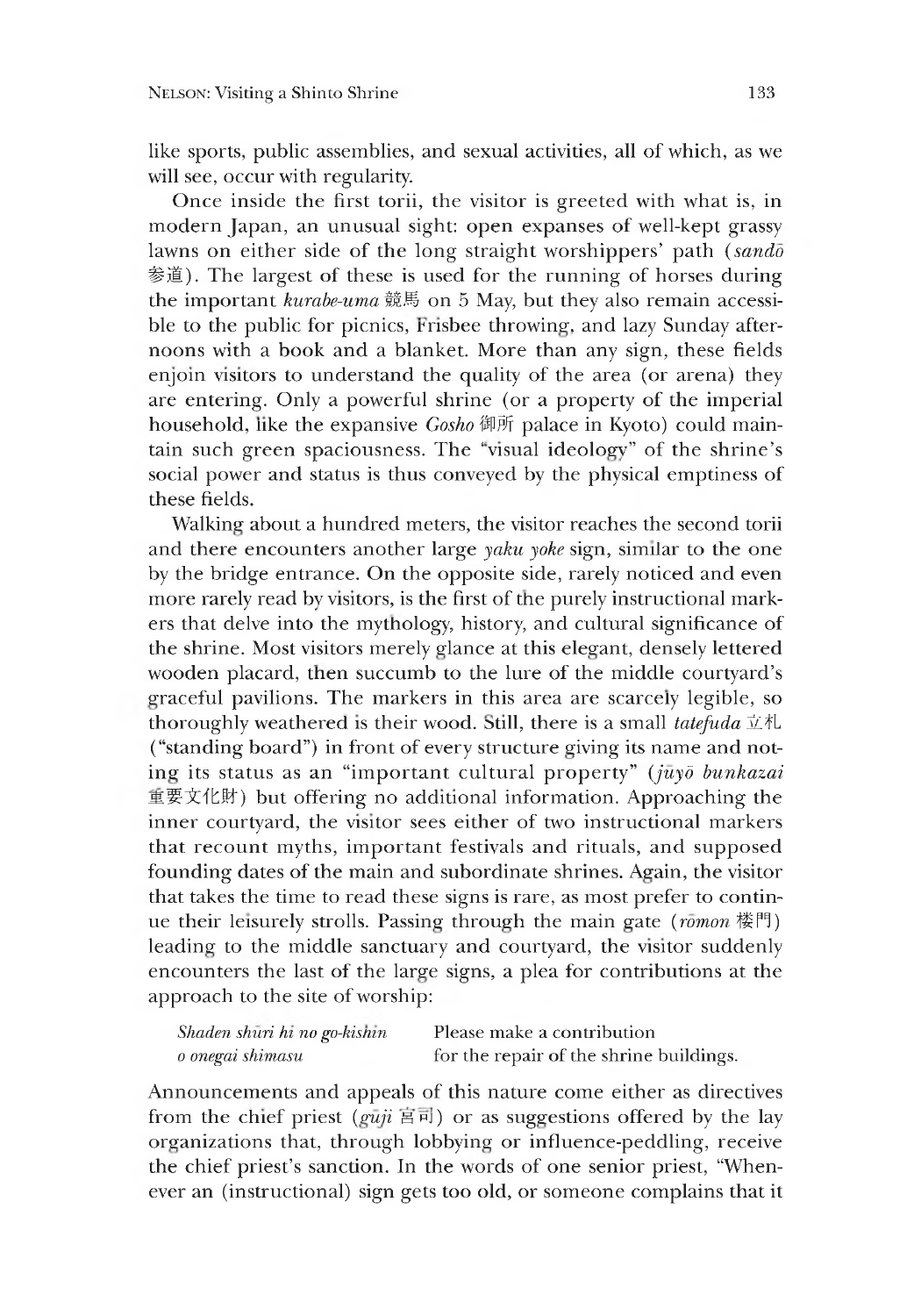looks shoddy, we solicit donations and put up a new one, usually copying what was already there." Rather than implementing new knowledge or interpretations, this practice perpetuates the ideas of chief priest Sawada, active just after the war, who was known for erudition but not for scholarly objectivity.

The younger priests are aware of the problem with the instructional signs and indicate concern that few visitors stop to read them. One commented, "In this day and age, we need to have graphics on our signs, or some kind of picture that will catch a worshipper's eye. As they are now, the information on the signs is too detailed *(komakai* 細かい) and hard to read." When I asked about specific points on several of the signs, particularly regarding an old practice of burying large jugs of water beside the stream, I could find no one capable of explaining what function this practice might have served. "It's *that* type of sign," I was told without apology by one of the priests, "that needs to be made more contemporary. There are problems on almost all the signs, but I don't know anyone capable of rewriting them in a way that is accurate and interesting."<sup>6</sup>

### *Advances*

According to the priests, who are schooled in ritual propriety and must demonstrate their expertise before they can be promoted, a "correct" shrine visit involves a certain approach, an act of worship before the kami, and a prescribed departure. Regardless of the size of the shrine or its location in Japan, the first stage of the process begins with an act emblematic of a great number of Shinto's ritual concerns: a purification at the stone water-basin, the *temizuya* 手水屋. The water is used to cleanse the hands (symbolizing one's actions) and mouth (words) before one proceeds into the shrine. Next, according to the

 $6$  I should perhaps mention something that at first appears obvious—the fact that while the meanings of signs in Japanese are impenetrable to the average foreign tourist, they may nevertheless convey a message. At Kamigamo, as well as at numerous other shrines throughout Japan, the Hitachi Corporation has donated signs signifying important cultural treasures. These markers are uniform in appearance, with neatly printed red-and-white characters against a brown background. At the bottom of the signs, immediately below the company's logo, Hitachi s name appears in English in bright red letters. When I once inquired of a foreign visitor leaving the shrine whether she had any questions, she wanted only to know more about the relationship between Kamigamo and Hitachi. When I mentioned that to my knowledge there was none, she replied that since the Hitachi-sponsored signs displayed the only English words in the entire shrine compound she had assumed there was some important relationship. She was nearly as surprised by my answer as I was by her question, although the greatest surprise was, as might be imagined, shown by the priests. No one who reads Japanese would have given the slightest thought to the Hitachi advertisement, so successfully have the conglomerates infiltrated every social and, as in this case, religious settiner.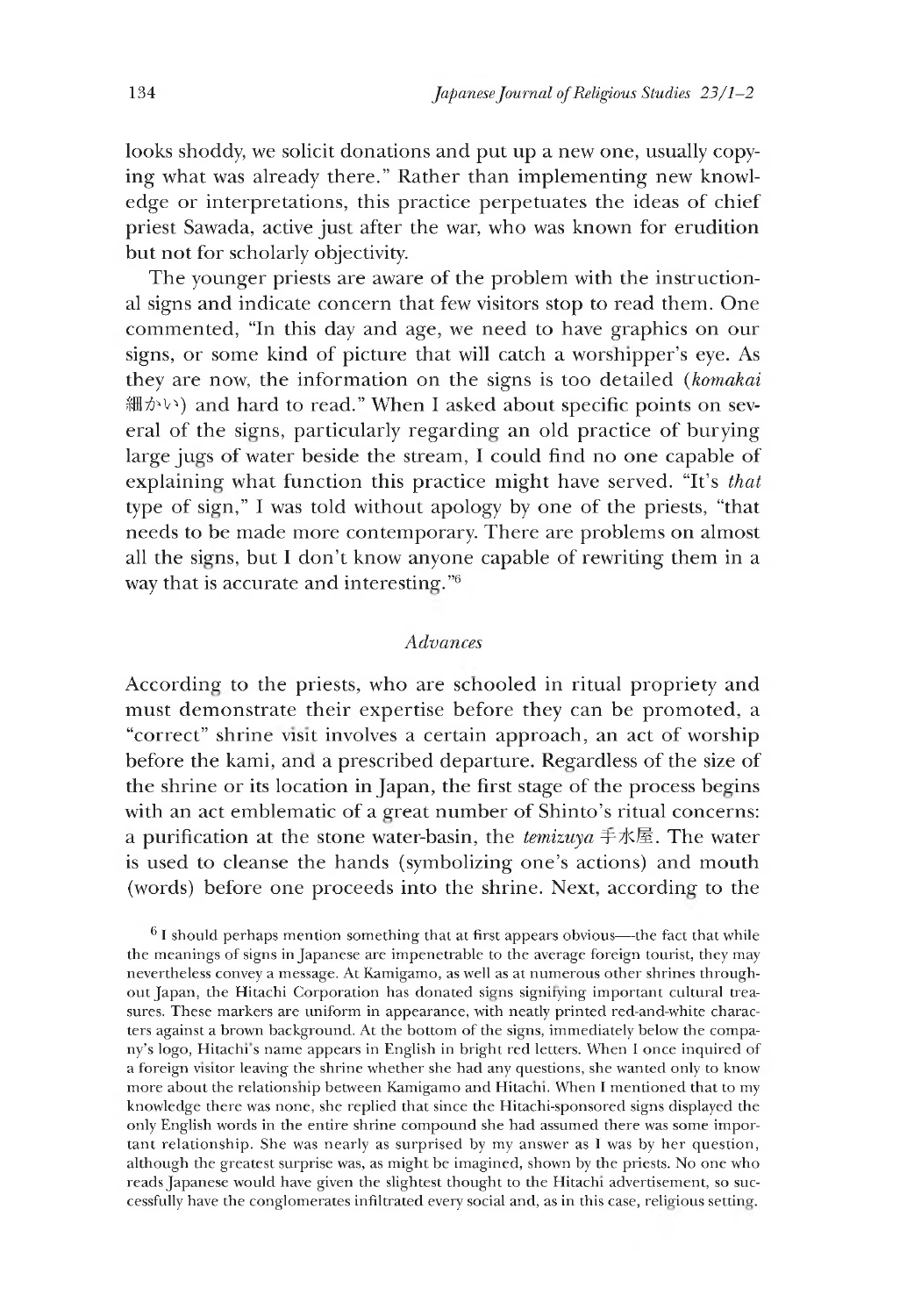Kamigamo priests, one should cross the Negi Bridge (thus attaining an automatic purification, since traversing flowing water removes impurities) and pay one's respects before the shrine of Tamayorihime 玉依姫, the mythical mother of the principal deity. One then crosses the last bridge (another instant purification), enters the main Tower Gate (the  $r\overline{\tilde{o}}$ *mon*), climbs the stone stairs, and finally arrives at the Middle Gate (the *nakamon).* Here, while looking into the splendidly preserved inner sanctuary (shielded from full view by sedge-grass screens, curtains, and low eaves), one might compose one's prayer or petition. Then one tosses a few coins (ideally, the priests say, ¥100) into the offering box; the coins serve as a donation and as another way to remove impurities. Next one enacts the hand-clapping gesture (kashiwade 柏手; two bows, two claps, and a final bow), which supposedly distinguishes the act of Shinto worship from the Buddhist form.<sup>7</sup> One then takes a single step back, bows ever so slightly to inform the deity that one's business is completed, walks back down the steps, and turns before departing to enact a last bow of farewell and gratitude. The final station on the "correct" course includes a stop at the shrine's information and amulet counter (the *juyosho* 授与所, place of bestowing blessings) to purchase a talisman  $(4800)$ , amulet  $(\text{\texttt{Y500}-\texttt{Y800}})$ , set of postcards ( $\text{\texttt{Y600}}$ ), telephone calling card (¥500-¥1000), or some other item to remind one of the shrine and incur the protection of the deity. Legally speaking, the shrine does not "sell" these objects lest it endanger its tax-exempt status; a visitor makes a "donation" and receives these objects in return.

After all is said and done, however, it is easy to wonder why anyone should follow the priests' course of visitation and worship. At Kamigamo Jinja, like the majority of shrines in Japan, the visitor is on his or her own to "do the right thing," since there are neither visual markers nor written instructions about what constitutes a "correct" course, nor do people have the opportunity (were they so inclined) to find out from the priests. $\frac{8}{3}$  With the administrative offices located out-

<sup>7</sup> I have been told that the *kashiwade* (literally *kashiwa*  $\hat{m}$  and  $\hat{m} \neq 0$ , or "oak tree hands") signifies the male and female hands "coming together," like two leaves of the bisexual oak tree, in an act of worship. As I have discussed elsewhere (Nelson 1993a), for early social groups the matter of sexual procreation was central to their interaction with the animating life forces of their cosmos.

On the other hand, the *Shinto daijiten* (SHIMONAKA 1969, vol. 1, p. 319; vol. 3, p. 115) points out that use of the kanji 柏 with a "tree" radical is an error for the kanji 拍 with a "hand" radical, so that the compound is read *hakushu* (the same word used for "clapping").

8 Since the shrine's priests work away from the areas most frequented by visitors, the only person available for consultation (assuming a visitor was motivated to ask) is the attendant at the amulet counter. At Kamigamo this position is most often staffed by the shrine's female attendants (*miko),* next by the most junior priests, and finally by the gentleman from the upper *juyosho* close to the inner sanctuary.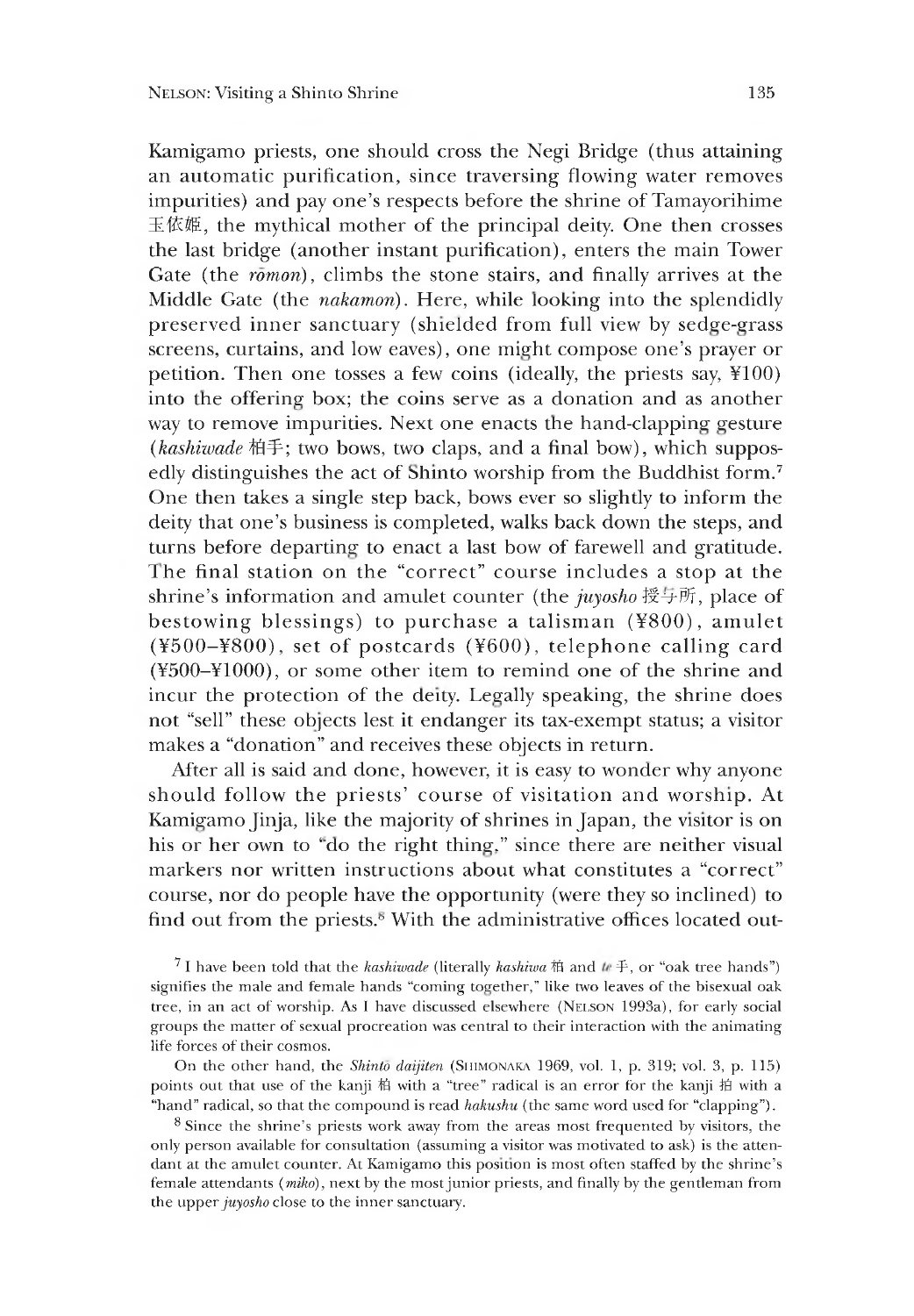side the central shrine compound (and for good reason—as one priest put it, "Not all that goes on in an office is something you want the kami to know about"), there is a little chance that a visitor will even see a priest during a visit, let alone have the opportunity to talk to one. Nor can one find anything on the topic of ritual propriety for visitors in the literature available at the amulet counter.

For those preoccupied with orthodoxy or orthopraxis, this laxity of prescribed practices would seem a breeding ground for all sorts of "heretical" or "illicit" religious behavior. Yet I will assert again that contemporary Shinto's toleration of innovative and highly personal forms of worship, some of which we will explore below, is one of its most important characteristics.

### *Whose Visit Is It?*

Judging from my survey data, most individuals coming to Kamigamo are sightseers first, what we might call "exchange practitioners" second (see BEFU 1980), and frequently but not always "worshippers" last (the reader will recall the opening discussion of this paper, and remember that this word is used to describe outward behavior only).

For the first group, participation entails only a slow amble through the sumptuously cared-for grounds and pauses at the various markers indicating the names of the buildings but rarely lingering to read the entire descriptions.

The second group, although they do not engage in acknowledging the deities, may nonetheless want some pragmatic interaction with the shrine and so purchase a fortune *(omikuji* おみくじ) or amulet *(omamori* お守) as part of their visit (see IKKAI 1988).

The third group, by and large the largest and most complex, combines the activities of all three groups yet more conspicuously exhibits some outward gesture of deference acknowledging that they have come to a place requiring a certain Kind of behavior. I am still reluctant to assert that my observations of and conversations with these individuals reveal their "true" religious beliefs, or that social practices are functionally equivalent with inner dispositions, so I am unable to say whether their deference is based on a sense of the presence of the deity, on a belief that ritual propriety requires it, or on a feeling that this is the accepted social form of interaction with the place.

Once inside Kamigamo's inner courtyard, visitors labor up the rather steep stone steps until they reach the *nakamon* (middle gate) through which only priests, ritual participants, and authorized individ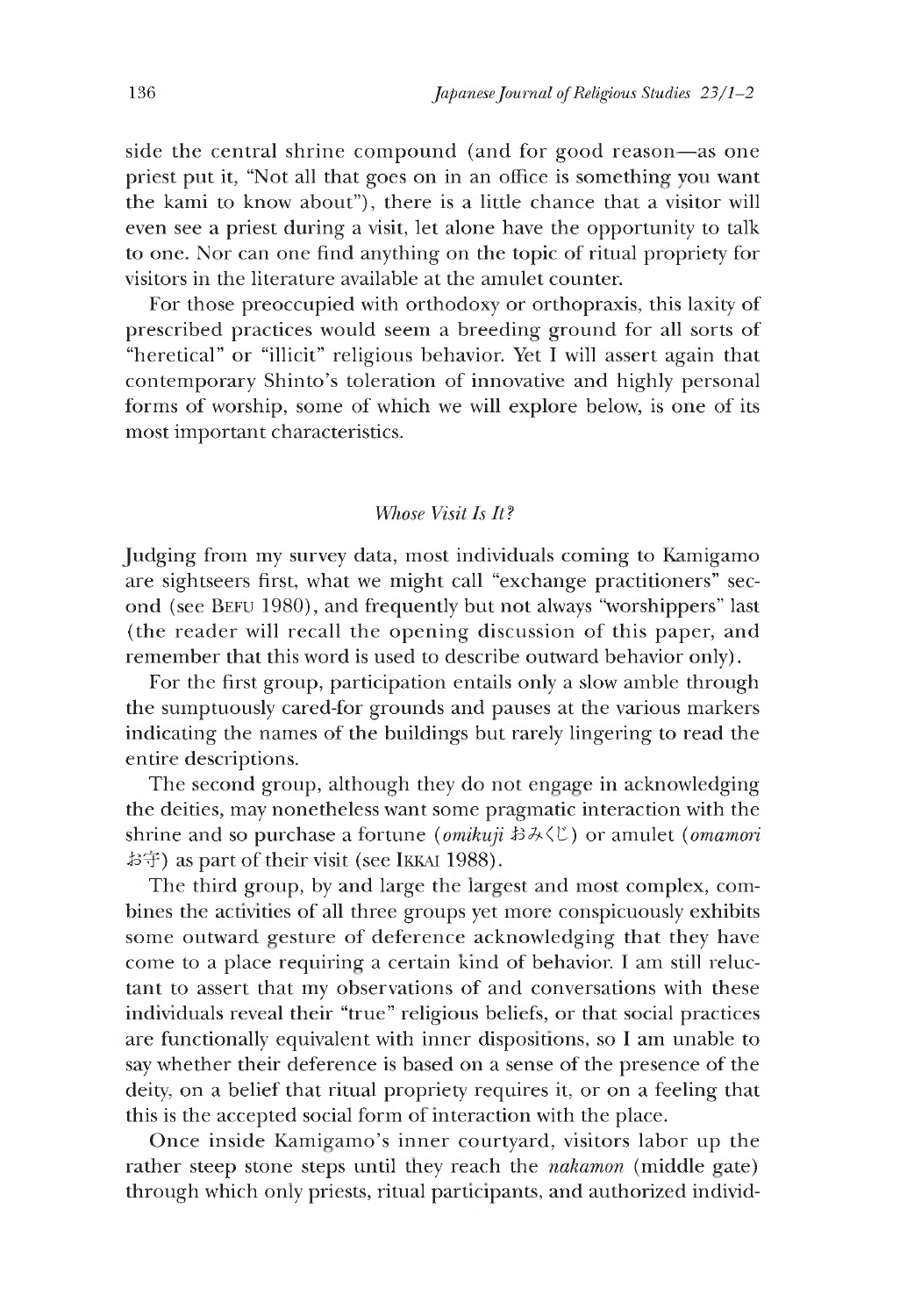uals may pass.9 Before this final barrier one can observe a wide variety of actions and styles of what appears to be worshipful behavior, all taking place on a gray limestone platform some three by six meters in size. The principle activity signifying what Catherine BELL calls "interaction (with the deity) from the bottom up"  $(1992, p. 201)$ —and which most Westerners would recognize as the only private moment an individual has at a shrine—is the *kashiwade* (or, more formally, *hairei* 抨イし). About half the visitors make a small monetary donation into the large wooden coffer, then, after bowing twice, raise their hands to the level of their chest and clap two times. In standardized practice, such as is taught at the training universities for priests, the performance of *kashiwade* is straightforward and simple, taking no more than fifteen seconds. There are, however, many and varied manifestations and transmutations of this basic gesture, including multiple claps interspersed by moments of prayer, multiple bows of varying angles (deeper bows apparently signalling more intense petitions), prolonged prayer (much as one might do in front of a Buddhist altar), and claps arranged into a rhythmic sequence.

Once again, there is no normative pattern of worship prescribed by the shrine and promoted as such. The priests have been educated to uphold the propriety of certain ritual gestures, but they do not, as specialists, impose these traditions upon the visitors in any way. While the majority of people simply toss a coin, clap their hands a couple times while bowing, then move on to the next site, there are other types of worship performance at the Middle Gate. The three individuals described below, all frequent visitors to the shrine, serve as possibilities rather than aberrations for what constitutes a shrine visit in contemporary Japan. Thus their dramatic and apparently sincere behavior should be located along a continuum of ritual practices that finds common motivation in conveying to spiritual entities a nighly personal aeenda.

### 1. Mr. N., from a suburb in southern Kyoto, comes on the morning

<sup>9</sup> Despite its flat approaches and walkways, Kamigamo Jinja is not accessible to the handicapped. On several occasions I have seen people in wheelchairs maneuver all the way to the Tower Gate's steps, where, able to go no further, they gaze at the barrier before them much as a hiker might look at a sheer cliff suddenly rising from the middle of a pleasant trail.I have seen shrine priests walk past these same individuals, never once asking whether they would like to be carried into the shrine for a closer look. Because Kamigamo is a private corporation, it is doubtful whether Japan's few laws addressing inadequate handicap access would apply. It must also be mentioned that the social stigma borne by handicapped individuals has in part been conditioned by "religious" discrimination directed against their infirmities, which can be seen as a form of "impurity." Similarly, handicaps were thought of, from the perspective of popular Buddhism's notions of karma, as punishments for misdeeds in a past lifetime.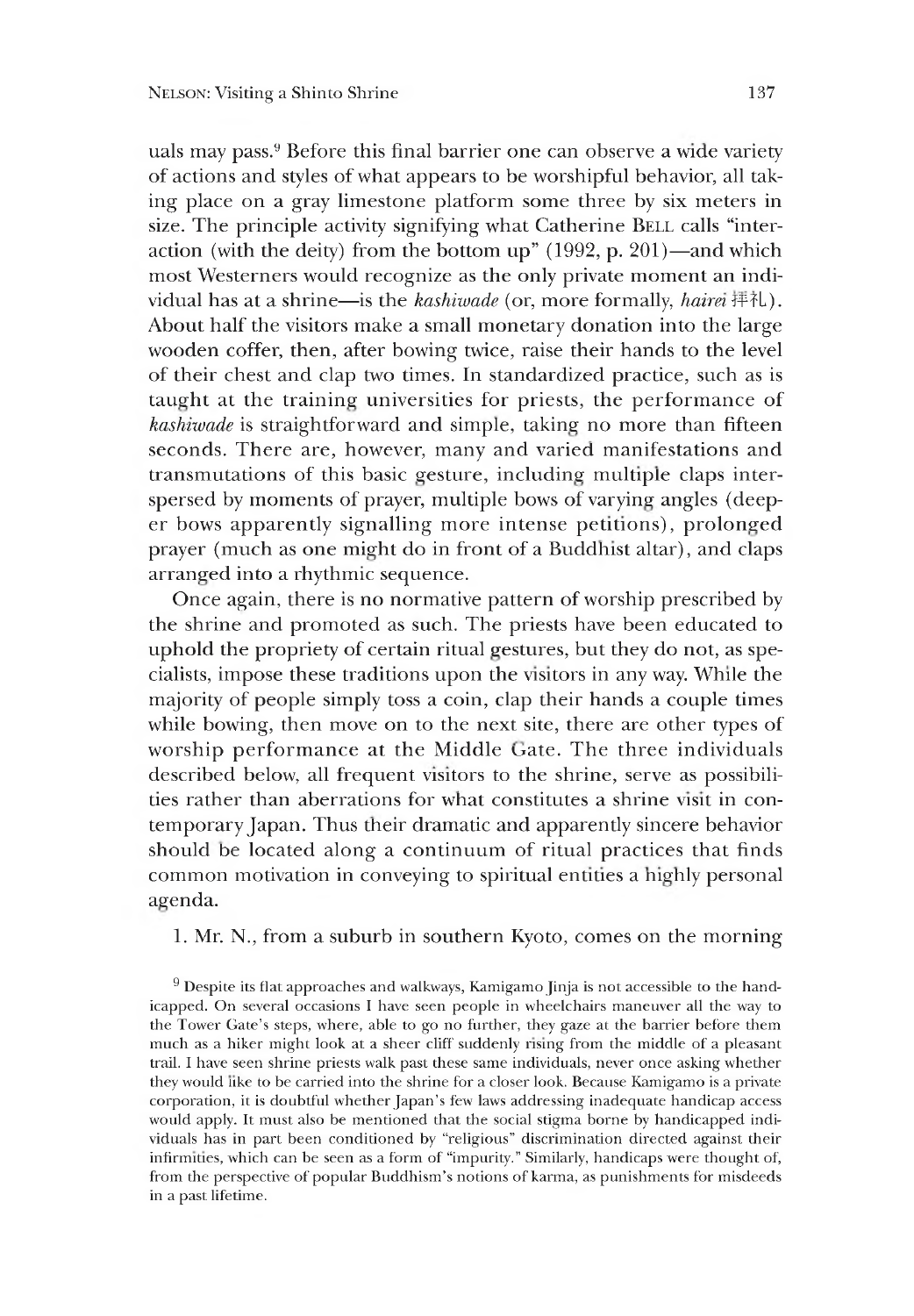on the fifteenth of every month to petition the deity. A rather tall man of sturdy proportions, twenty-five to thirty years of age, he is always immaculately dressed in a double-breasted suit, slicked-back hair, and shoes shined to a sparkle. Bypassing the font for cleansing one's hands and mouth, he heads first for the middle of the Tower Gate entrance, where he plants his feet wide apart and enacts the *kashiwade* with sweeping gestures that indicate an affection for sumo wrestling. Then he ascends the stairs, locates two stones in front of the Middle Gate, and positions his feet in a manner not unlike a major league baseball player stepping up to the plate to bat. Legs wide apart, he flexes his knees, rolls his shoulders, and clears his throat before fixing his gaze in the direction of the inner sanctuary. Pulling a folded piece of paper from his suit-jacket pocket, he opens the first of many folds and begins his own invocational prayer, modeled on the *norito* prayer format followed by Shinto chief priests before the altar. At first the words are slow and distinct: "Oh great Kami, hear the petition of N., from X, who addresses you in awe and gratitude...." Soon after the prologue, however, the speed doubles, then triples, until Mr. N. is ripping along like a Buddhist priest trying to chant the nenbutsu a million times. Even at this speed his petition usually takes ten minutes to deliver. The attendant of the upper amulet counter adjacent to the Middle Gate says that Mr. N. is always on time, always stands in the same place, and always leaves without acknowledging anyone. His monetary offering to the shrine is discreetly slipped into the wooden coffer at the beginning of his petitioning, and never placed in an envelope that might give away the identity of its donor.

2. Mr. H., a man in his late fifties, makes the trip from Yokohama to Kyoto once a month between the first and the fifth, paying around ¥23,000 (approximately US\$230) roundtrip on the "bullet train" to pay respects to the power of Wake Ikazuchi. Unlike Mr. *N.,* he is quite open about his motives for making this journey:

I believe the deity to be great and fearful, largely because I was granted a vision at Koyama [the shrine's sacred mountain] shortly before the terrible typhoon of 1991. It was a beautiful day in early August, still and hot, but not sticky like it usually is, and I had gone to the mountain as is my custom. Suddenly, even though there was no wind, the thick growth of trees and vegetation on the southern face of the mountain became agitated, as if moved by a great wind. However, there was no wind at that moment—so how did it happen? The very next day, typhoon 19 hit Japan—eventually extending from Kyūshū to northern Honshu—causing damage like we haven't had from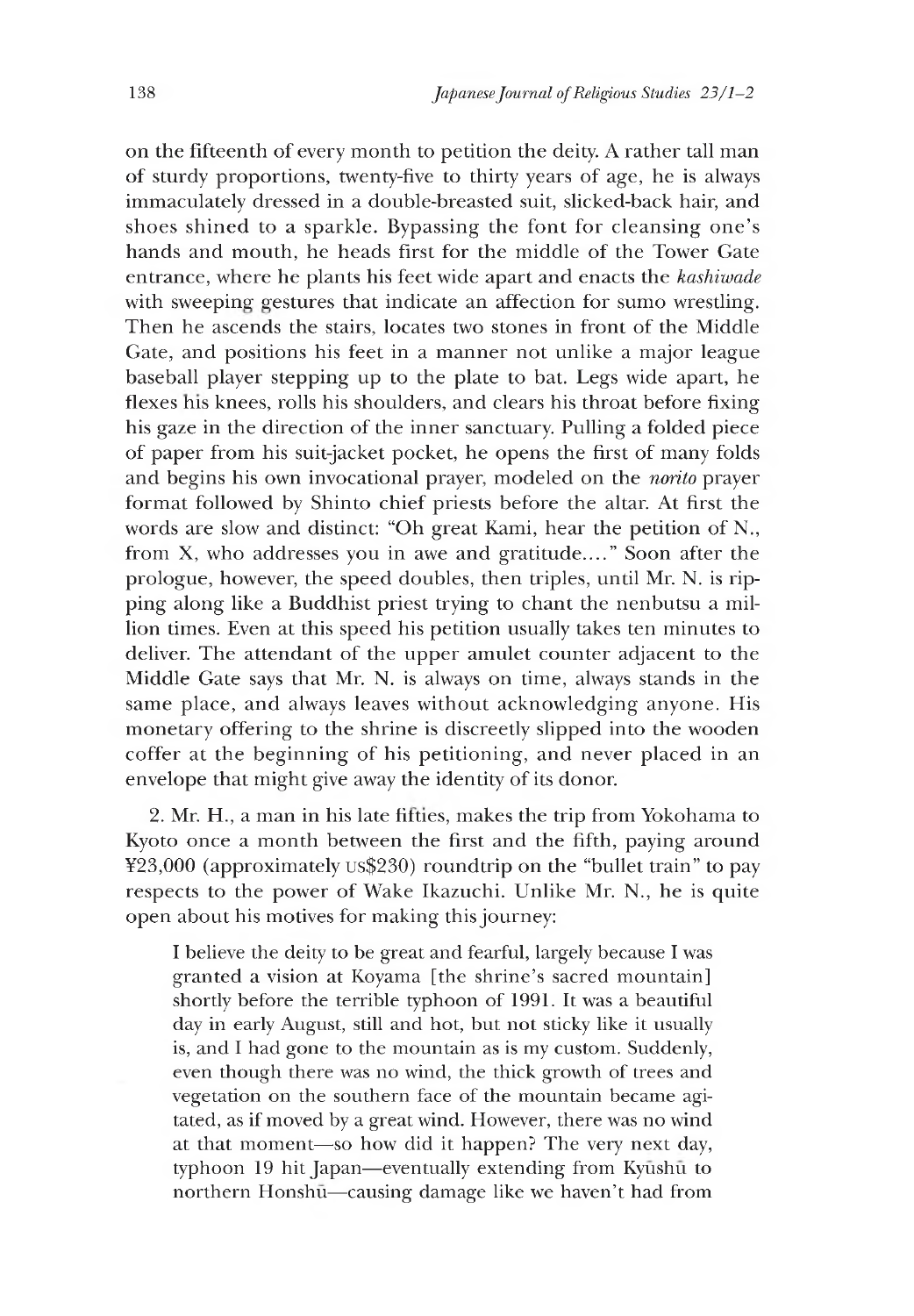a single typhoon in years. The kami of thunder and lightning gave me a message, and I've been trying to ready myself for the next one ever since. I do  $misoq$   $\dot{\mathcal{R}}$  [purification by flowing water] daily, and have formed a group of people in Yokohama to talk, study, and experience this austerity so that we might be closer to the spiritual world.

He performs the *kashiwade* not once but three times in succession. Upon the completion of his worship, Mr. H. always makes it a point to visit the priests at the administration building and keep them up-todate on his group's activities.

3. Mrs. S., aged  $70+$  from the city of  $\overline{O}$ tsu, struggles up the steps to the Middle Gate twice a month and sits on the stone in *seiza* style (legs folded with the feet tucked under the buttocks). There, hands held together in the Buddhist-style *gassho,* she mutters a prayer of some five minutes' length while gently swaying back and forth. I am told that she is not the only woman to kneel on the stone, though for a man to do so would be "very unusual" (or, in the words of another priest,"out of the question"). Today, on her way back to the bridge over the river, she picks up little red berries on the path beside the Mitarashi stream, bows to the hillside that the berry bush grows upon, then finds a suitable spot to kneel beside the gently flowing water. She cradles the berries in one hand and, beginning what seems to be a prayer, methodically tosses them one-by-one into the stream. Despite the soft morning rain she does not wear a jacket or carry an umbrella. When the berries are all gone, she bows to the stream, walks across the bridge to the second torii, turns and bows once again in the direction of the inner sanctuary, and slowly ambles away.

From the above accounts it is clear that, despite the exalted rank of Kamigamo's principle deity, Wake Ikazuchi, and the fact that there is no physical representation of him available to the public, many people supply their own religious framework and establish what may loosely be termed a patron/client relationship with the deity.<sup>10</sup> Requests to the kami, which cover the entire range of human problems and hopes, are most conspicuously on view at the racks where *ema*絵馬 (inscribed wooden placards) are hung. READER has called *ema* "letters to the gods" that "offer a channel whereby Japanese people may therapeutically liberate their feelings in an individual way that enables them to transcend the restrictions of their social mileu"

 $10$  Compare this with pilgrimage in Spain (CHRISTIAN 1988, p. 238), and, I would suggest, with Catholicism in general, where a hierarchical stratification of a saint's rank and importance influences whether an individual will petition that saint for material benefits.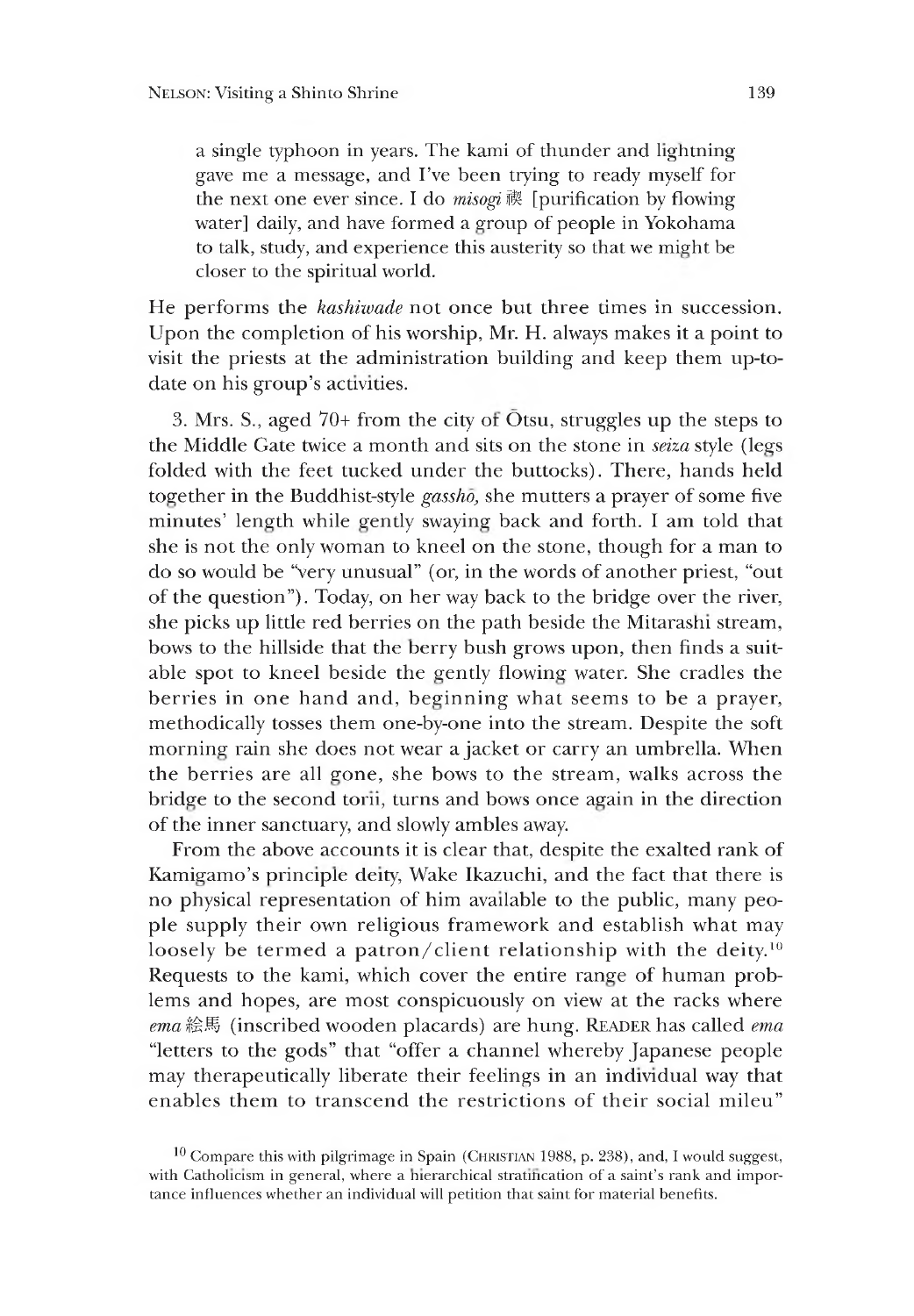

**Kamigamo Shrine, main entrance.**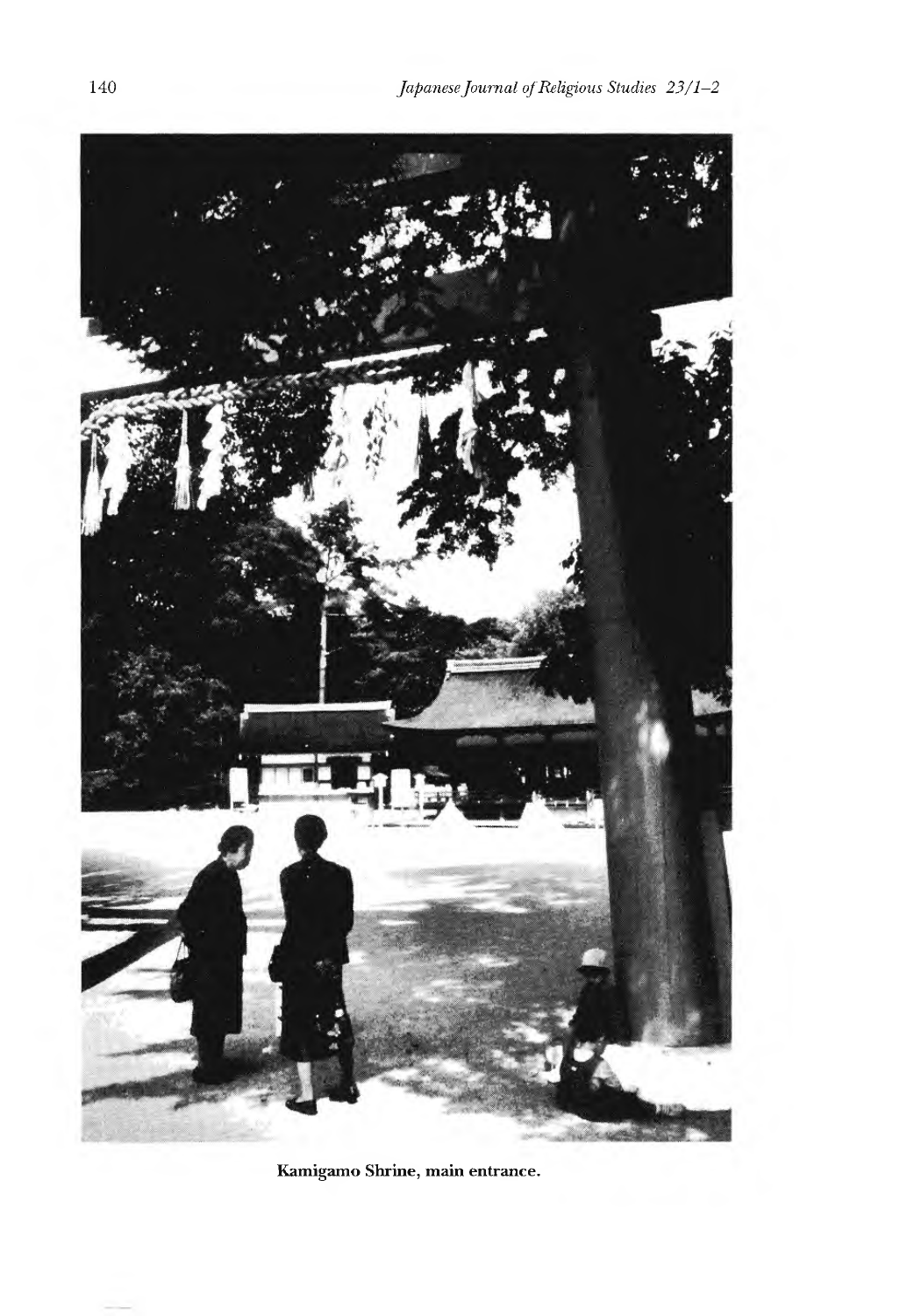$(1991a, p. 45)$ . He gives a full analysis of the practice of buying and presenting *ema* plaques, so I need not rephrase his discussion here. Let me add only that if one surveys even a few of the petitionary messages written on the reverse of these colorful placards it becomes clear that the reasons people "turn to the gods in times of trouble" (kurushii toki no kamidanomi 苦しい時の神頼み) range from toothaches to uninterested girlfriends to wayward husbands to upcoming entrance examinations. I would also add that the *ema* provide the individual with another means to become part of the place in a physical way. To externalize one's hopes, desires, troubles, and anxieties upon a piece of wood that is left it in the company of hundreds of other such notices is to join a community of petitioners. Individuals often read a number of *ema* before choosing a position for their own, as if looking for a neiehborhood where one's request will best fit in. And while the observer cannot know for certain what degree of belief accompanies such acts, I would agree with Reader that they serve as reminders, commitments, and insurance factors in an uncertain world, given that they occur within a religious context, are often accompanied by bows, and specifically address the kami.

While the above examples comprise public expressions and performances thought appropriate for a shrine and its deity, there are also occurrences of a more private, off-staee nature. To gain a full understanding of shrine visitations in contemporary Japanese society, we must also include those individuals who operate within the shrine's spatial jurisdiction but outside its social norms.

### *Off-stage Rites Curse-casting, and Other Recreations*

In describing what happens on the grounds of a shrine at night, it is useful to note SONODA Minoru's general discussions of the Japanese *matsuri* (1988, 1990). A *matsuri*—a phenomenon usually translated into English as "festival"-is actually a complex event composed of two parts, the first being "ritual" *(satgi* 祭僂)and the second being "festival" *[shukusai 敬祭*、. Durine unspecified "ancient times," Sonoda writes, the formal and solemn *satgi* was for the daylight hours while the *shukusai*—with its aspects of carnival, bacchanalia, and even protest—was reserved for the cover of darkness. Night was "viewed as a world of visions, a time in which the order of day dissolved into darkness and various ancestral and other spirits freely traveled to and from the land of shade. The very act of humans awakening from that night and becoming active was a kind of offense against order" (Sonoda 1988, p. 59; see also Iwata 1975).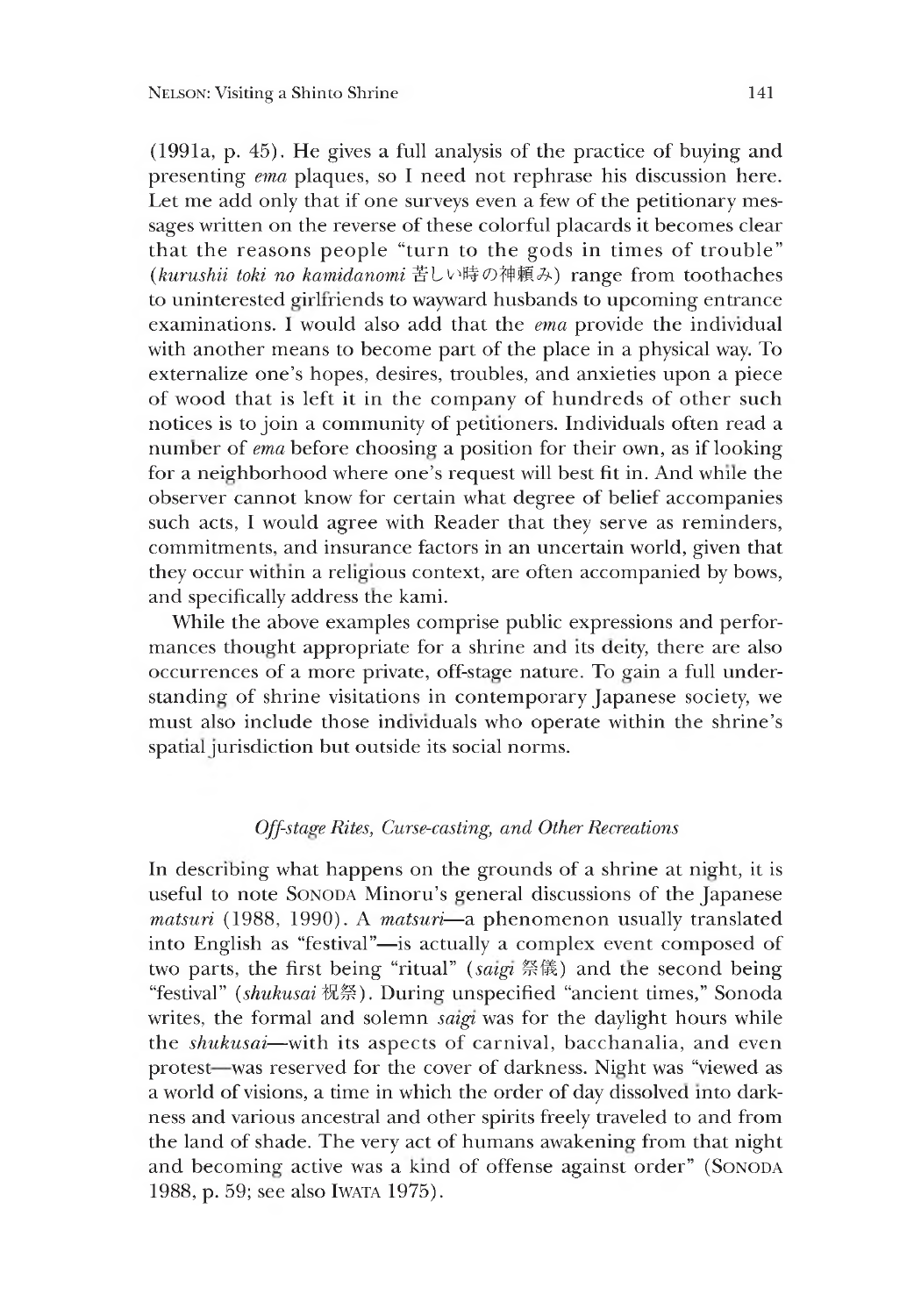Although they concern *matsuri,* Sonoda's words also apply to the situation of the individual in contemporary Japan (or any other highly industrialized society) who seeks release from the solemn roles he or she must play during the daylight hours and the regimented behavior demanded by cultural and social norms. Although shrines and priests are thought of by many Japanese as examples par excellence of rigid and formalized behavior, some local residents nonetheless see the space and otherworldliness of the shrine precincts as liberating and empowering, especially when the priests and "mainstream" visitors are absent. The activities I will describe often have a secretive, even mysterious air to them since they occur outside regular shrine hours (8:30-4:30 in summer, 9:30-4:00 in winter) and away from the shrine's sacred center, and since the actors use the place for their own agendas and prefer to stay out of the notice of the priests. Like detectives constructing a narrative based on circumstantial evidence at the scene of a crime, we piece together bits and pieces of "imponderabilia" to form images of these activities, supplementing the above discussions about shrine visits and the functions of shrines in society.

Anyone familiar with the Japanese landscape knows how common it is to encounter, seemingly at random, little shrines, statues of Buddhist saints, and memorial marker stones. In the more sparsely populated areas some are woefully neglected, but where there are people nearby a thoughtful individual usually cares for the site. At certain times, such as on the first and fifteenth of the month, apples, oranges, bananas, and other fruit are offered in front of smaller shrines *(hokora, miya)* and at the base of Buddhist Jizo statues alongside fields and roads. Offerings are made at grave markers at any time of the year but especially during the Buddhist holidays of *higan* and *obon.*

At Kamigamo Jinja offerings appear not only at the subordinate shrines but also alongside the Nara-no-ogawa stream. Atop the many flat rocks flanking the stream one often sees fruit and occasionally dried cuttlefish *(surume)* set upon a white square of lightweight paper, flanked by a little pile of uncooked rice and a pile of salt. These offerings are similar to those presented by Shinto priests during important ceremonies and by ordinary people during rituals at their *kamidana* 神棚 altar at home. Rice, salt, fruit, and water are thought to be the essential "meal" (with only sake rice wine missing) for numinous entities—whether they be Shinto kami, Buddhist departed ancestral spirits *(senzo* 先祖),or perhaps even the wandering malevolent spirit *(onryo* 怨霊). Next to the paper is a often a hardened pool of melted wax, the remnant of a spent votive candle that is so much a part of Buddhist ritual and folk practices but that plays little part in those of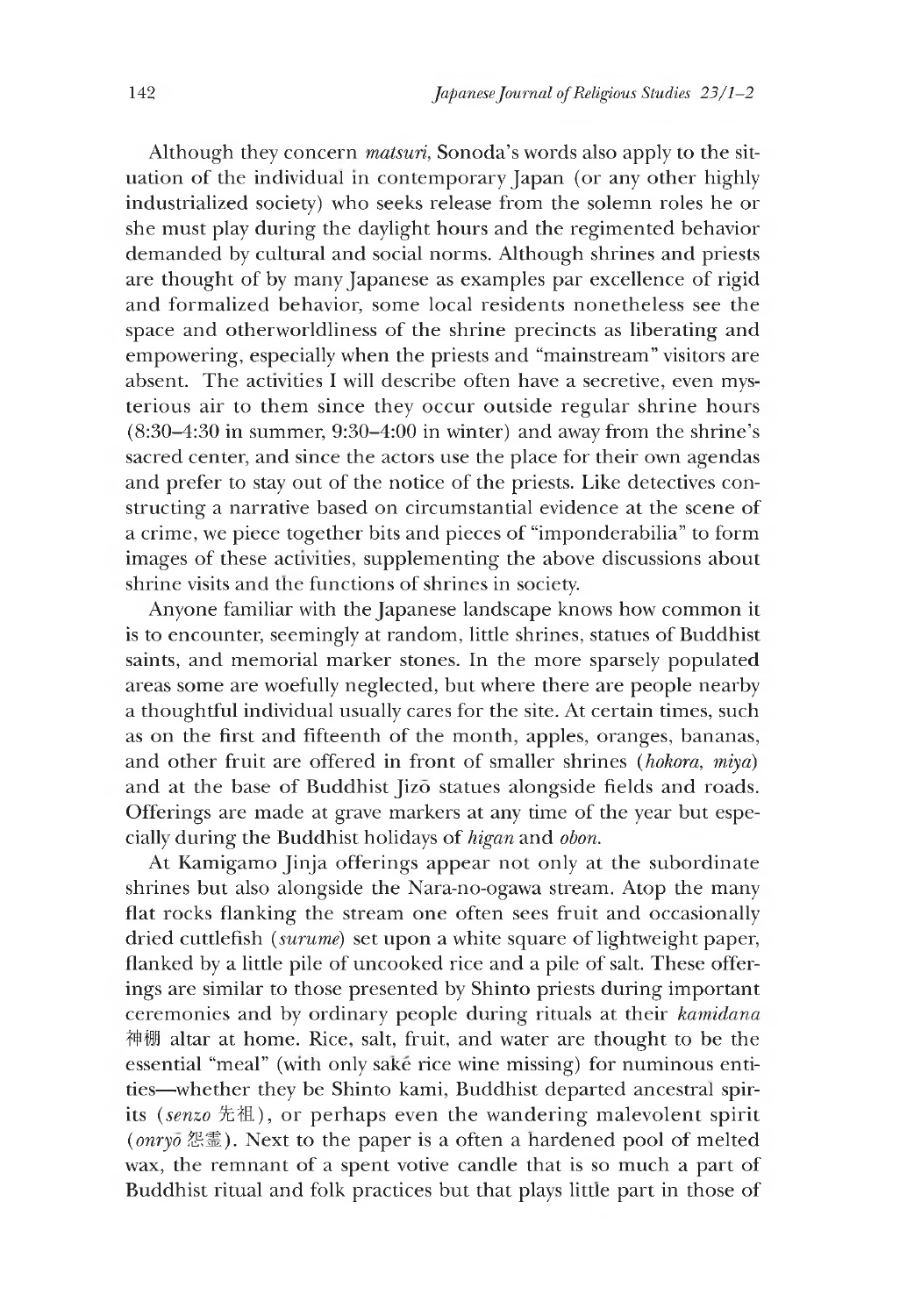# organized Shinto.<sup>11</sup>

Lest one get carried away with romantic notions about devotional practices that may or may not reflect belief in earlier cosmic orderings of the world and society, I should point out that the attitude of Kamigamo Jinja's groundskeeper to such practices is quite pragmatic. The groundskeeper, a retired clerical worker in his mid-sixties, disdains the offerings for two reasons. First and foremost, the candles are fire hazards ("These people think they're doing something religious, but I'd like to see their faces if there was a fire and they were arrested and charged with arson!"). Second, the food offerings attract an even greater number of animals (particularly stray cats) than already frequent the shrine precincts. Rather than respectfully gather up these offerings, the groundskeeper kicks them into the stream below. He obviously feels that they have served their purpose and are no longer worthy of special treatment. And perhaps he is right, for the donors of these impromptu nighttime offerings rely on the shrine's indulgence and hope that someone will clean the spot for future offerings and their accompanying petitions.

This is not to imply that people come to the shrine at night only to leave furtive offerings. Even as late as midnight it is not uncommon to see couples on a stroll or a single individual performing the handclapping gesture before the closed gate of the inner courtyard. Yet only a very small portion of the shrine's grounds are illuminated (particularly the areas of the inner courtyard gate and the amulet-counter building in the middle courtyard), leaving the rest of the paths, subordinate shrines, and streamside groves quite dark. In summertime, several of these areas are still prime spots for viewing fireflies.

Here, then, is the appropriate place to find one of the traditional Japanese equivalents of curse-casting, the *ushi-no-toki mairi* 牛の時参り ("shrine visitation at the hour of the cow"). During the Edo period  $(1603-1868)$ , when Japanese society was highly stratified according to the government's policies for keeping the peace, the practice developed of attacking one's enemies or social superiors by nailing a human form to one of a shrine's sacred trees *(shinboku* 神木). In accordance with the ritual repertoire of the *yamabushi* mountain-ascetics, a woman dressed in white would visit a shrine between the hours of one and three am, the hour of the "cow" according to the Chinese zodiac.

<sup>&</sup>lt;sup>11</sup> I say this guardedly, since one frequently finds display racks for candles at shrines (particularly Inari shrines) throughout Japan. However, at major sites such as Kamigamo, Meiji, Ise, and Izumo the lighting of candles is not part of a worshipper's activity before the central sanctuary. Most priests are nervous about devotional candles and the fire hazard that they present to buildings often classified as National Treasures.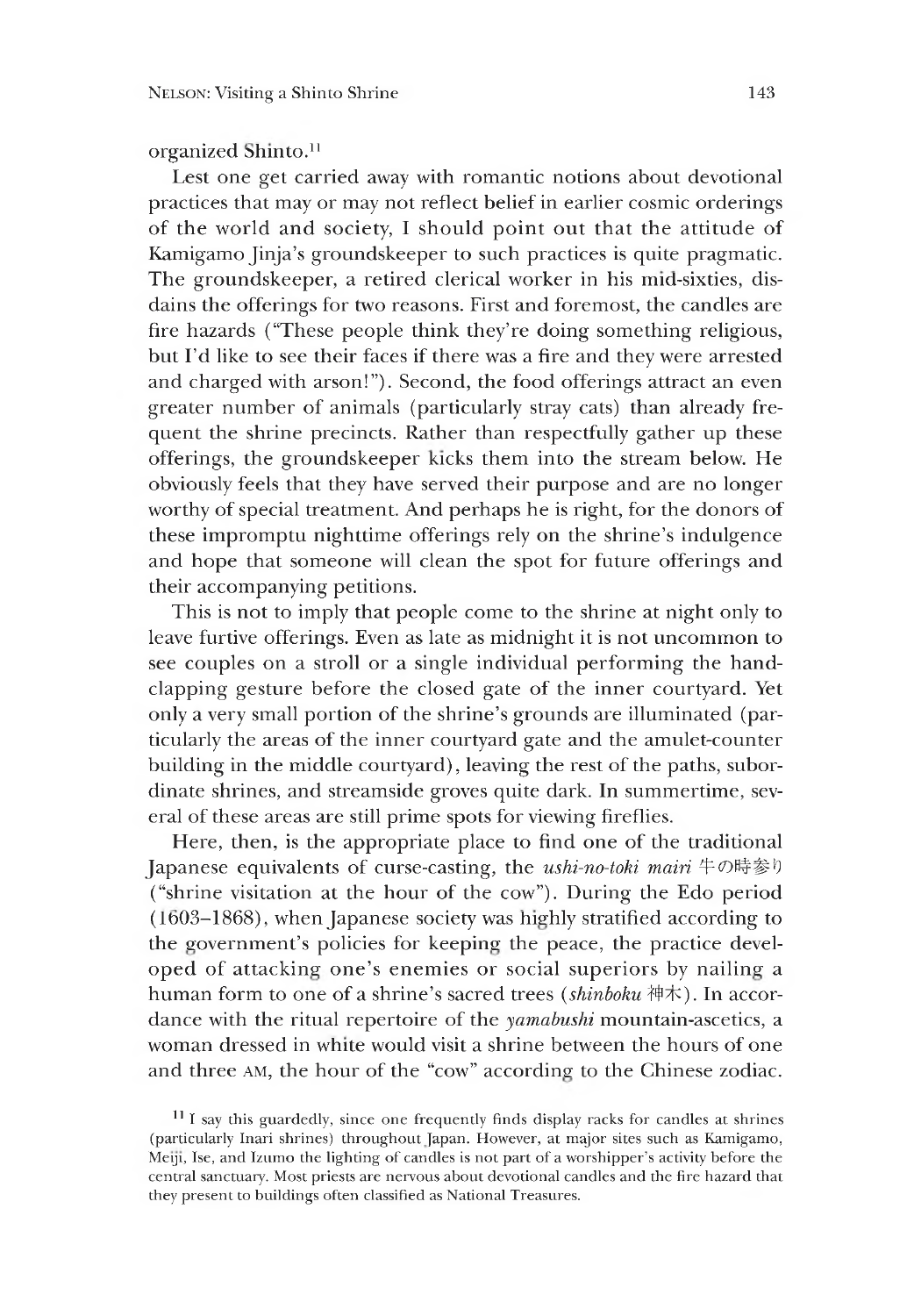Wearing around her head an iron "crown" holding burning candles, she would nail a doll-like cutout *(hitogata*  $\land \notimes$ ) to a tree, all the while petitioning the deities to cause that person harm. On the seventh day after this visit the curse (*noroi)* was supposed to have taken hold and affected the targeted individual (Ono 1974, p. 156).

In the fall of 1991 the TBS television network broadcast a murder mystery set in Kyoto ("Kyoto Satsujm Jiken"). In one scene the handsome detective discovers nails in trees at Kibune Shrine 貴船神社, formerly one of Kamigamo's subordinate shrines located north of the city. Soon after this broadcast I noticed doll-like shape nailed to two trees in Kamigamo Jinja's outer grove, although the cutouts of the unlucky individuals were made of leaves and not paper. Could it be that in the future television will be the medium for conveying "traditional" practices to individuals seeking tools of empowerment? Freshly hammered nails in the trees of Kamigamo might indicate that the process is already well along. They also demonstrate, however, the continued inventiveness of men and women in exploring ways to work their will against those impeding their progress in an increasingly complicated world. In this case, the groundskeeper noted the nails with a wary eye and left them exactly as they were.

# *Island in the Storm*

Recalling that Kamigamo Jinja is located in the north of an urban area approaching a population of two million people, it is hardly surprising that, after dark, the shrine becomes a haven for all kinds of activities having nothing to do with what may be termed religious pursuits. And, while these activities are not possible during the light of day, neither are they (according to the wooden notice board near the first torii) expressly prohibited. After one of the two priests on overnight duty makes his final stroll through the grounds between nine and ten PM the shrine returns to the public domain, or is "reappropriated" (to use the current terminology of the literature of popular resistance), under the cover of night and priestly inattention.

Because shrines have large accessible spaces that are unsupervised at night, they have been used throughout Japanese history as clandestine meeting places. For evidence of this cultural predilection one need look no further than Noh dramas like *Ikuta* or *Hatsuyuki* the Ashikaga clan's use of shrines like Iwashimizu Hachimangu as staging points for their military exploits, and contemporary television's treatment of shrines as neutral territory for protagonists to meet in suspense dramas. Kamigamo is used in a similar manner by contemporary men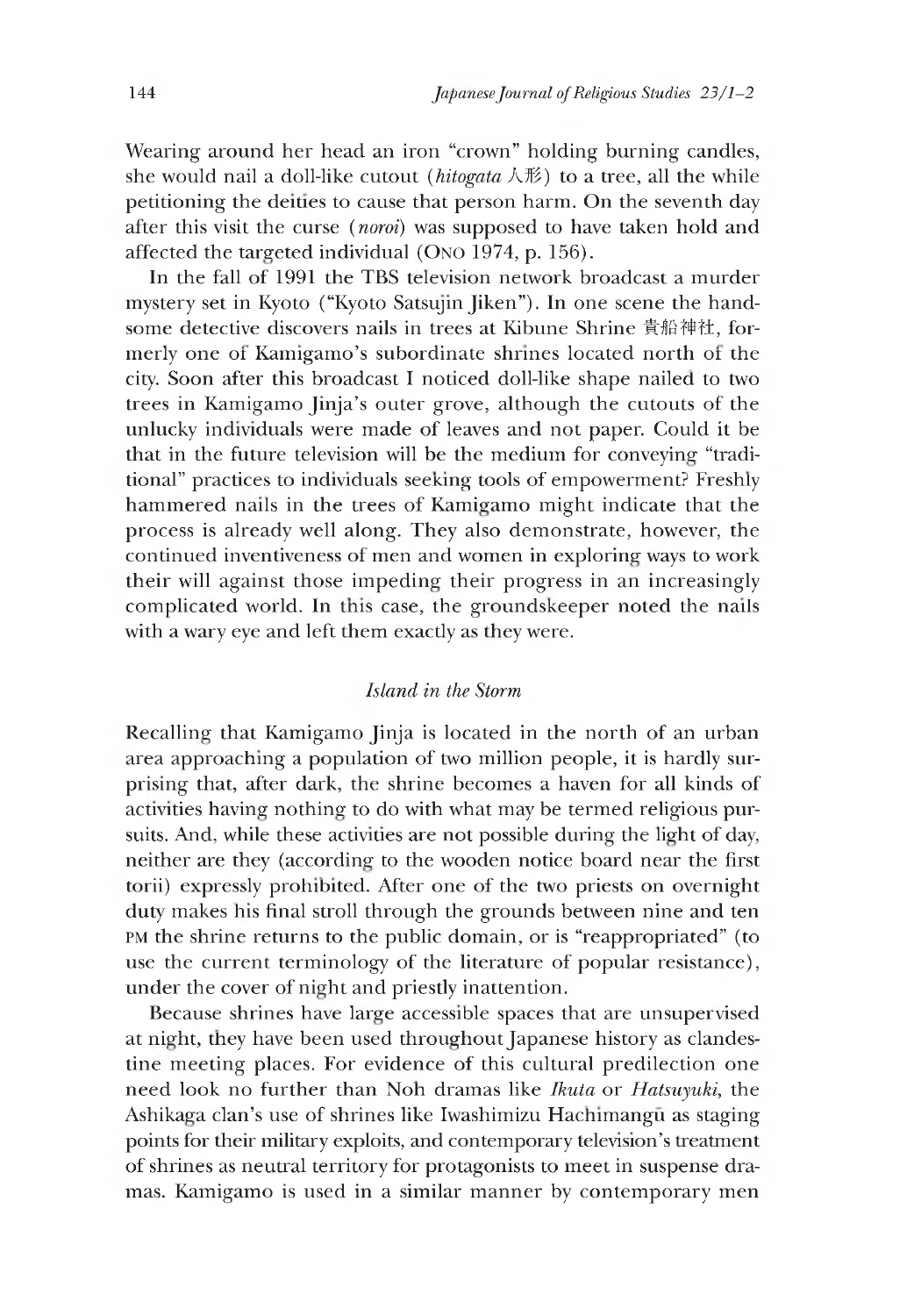and women, except that today its nighttime visitors seem more interested in entertainment than intrigue. When contrasted with the surrounding area—the chic new stores along Kitayama-dori, the heavy traffic on Horikawa and Kitaōji—the shrine at night is for some a dark expanse of freedom into which "city life" does not intrude. For those afraid of spirits and malevolent kami the shrine grounds are best avoided, but for those hoping to escape from the bright lights, cars, and pressures of urban life the shrine is like an island of calm and quiet.

Two factors contribute to the pattern of the shrine's nighttime users. The first is the large number of residents delivered to the area by the five bus lines that converge at the terminal just outside the grounds proper. In an American or European city of 1.7 million it would be courting disaster to walk home through a wooded, unlit area at night, but in Japan, with one of the world's lowest crime rates, a shortcut through the shrine remains the quickest way home. The second factor is the many university students in the area, who cross the grounds to and from the outer shrine properties where they park their bicycles and scooters.12

With this frequency of human and vehicular traffic, it is perhaps little wonder that people can be found at the shrine at all hours. Although I did not engage in any systematic sampling of nighttime activities, some of my more interesting encounters (during the course of about twenty late evening strolls) were:

- q a radio-controlled car club racing their little vehicles at astounding speeds across the large parking lot at 10 pm (November)
- q people hoping to see fireflies at  $10 \text{ PM}$  (July)
- q a motorcycle gang *(bosozoku)* in the front parking lot at 1 am taking a beer break from the hard work of disturbing the peace along ^hirakawa-dori (May)
- q a bird-watchers group looking for nocturnal species at 11 PM (April)
- q a drunk salaryman weeping by the banks of the stream at 1:30 pm because he can't remember the way to his house, lamenting that it would be better to drown himself here and now since his angry wife will leave him if he doesn't get home (September)

12 About two hundred of these vehicles are left at the shrine every day, often resulting in extra work for the shrine's maintenance personnel, who must clear hastily parked bikes from the main access road leading to the administration building. For students going to Kyoto Sangyo University (whose current president just happens to be an important patron of the shrine) a special service is provided: the school is permitted to run a shuttle bus from the front parking lot.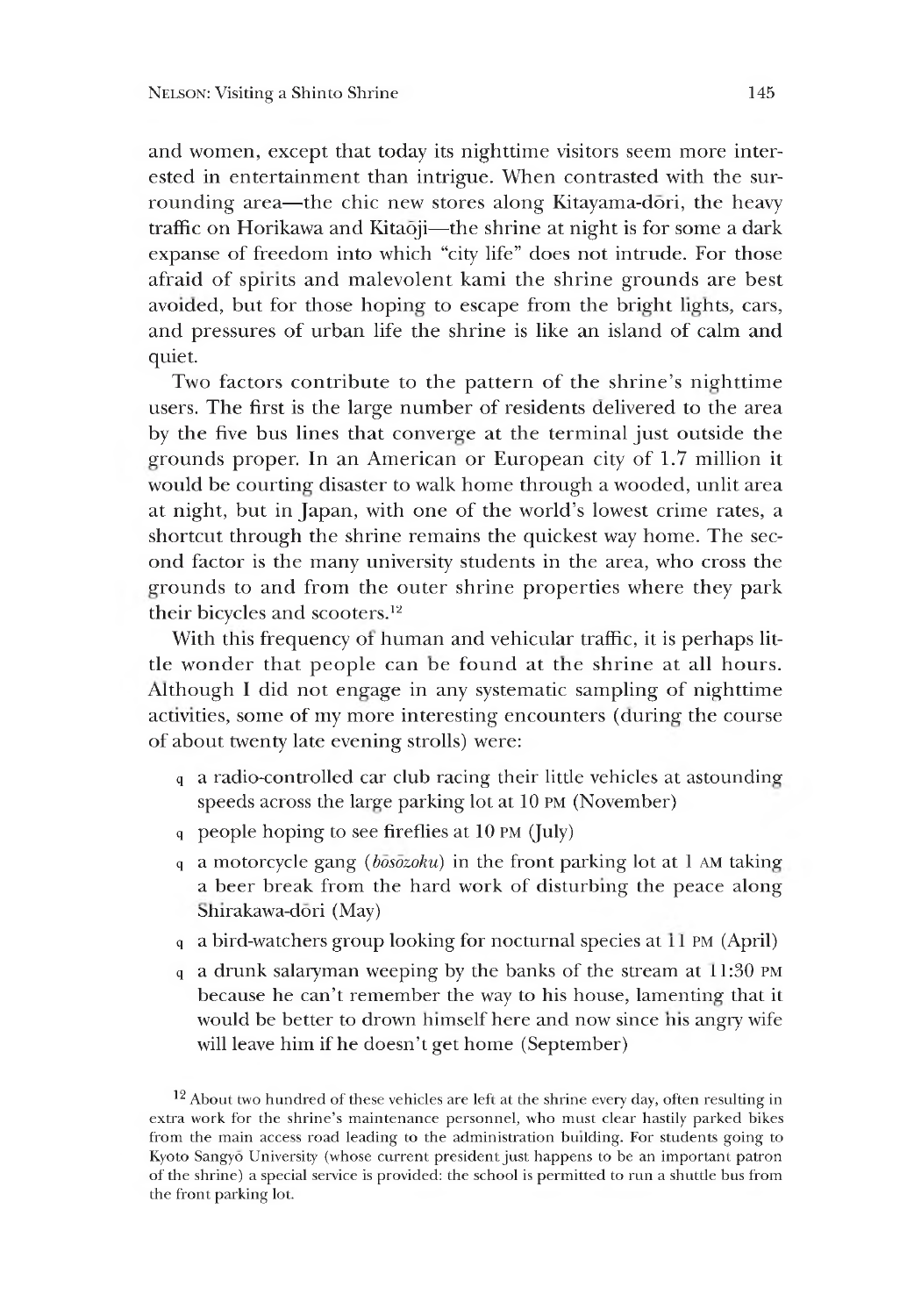q three old men in their underwear illegally seining the Nara-noogawa stream for the delicacy *ayu* (sweetfish) (August)

By and large, however, the most frequently encountered "group" at the shrine at night was a group of two—a young man and woman. Thirty years ago a pair of this type was called an *abekku,* after the French *avec,* "to be with." Today it is more casually referred to as a *kappuru,* after the English "couple," implying a degree of intimacy that may or may not have sexual connotations. The shrine provides aluminum benches at several locations, mostly in the darkest part of the grounds, as if to encourage couples to pause and relax (though most benches are in places heavily infested with mosquitoes during the warmer months). However, the couples I noticed seemed more interested in conversation than in intimacy, and so preferred more open venues like the grassy fields or the steps of the pavilion just inside the second torii. And, while there are those who use the shrine for sexual escapades, the "love hotels" along the banks of the nearby Kamo and Takano rivers commoditize security and privacy in ways the darkness of natural surroundings does not.<sup>13</sup>

Concerning all these coming and goings, over which the shrine has little, if any, control, the groundskeeper has a quite clear opinion:

I don't mind most parts of my job, but picking up after people who do things they shouldn't really makes me mad! I find empty bottles of beer, whisky, sake, and other stuff just tossed here and there on the grass. I find motorcycles, scooters, and bicycles that someone doesn't want anymore and thinks it's all right to dump at the shrine because we have a lot of unused space. Under the drooping cherry tree I've found used condoms. Worst of all,I have to clean up the droppings left behind by people's dogs. I hate it! The new signs prohibiting dog-walking don't seem to make any difference. It really is bad manners to treat the shrine in such a way. I don't know why the priests don't patrol the grounds more frequently at night. They would if they had to clean up what people leave behind!

The only security the shrine musters to defend itself—other than the nightly watch of the two priests— is an antiquated system of electronic

<sup>&</sup>lt;sup>13</sup> I believe that many of the motivations that bring people to Kamigamo at night also apply to other large shrines located within urban areas. An anecdote I heard from a senior priest at Nagasaki's Suwa Shrine concerns a groundskeeper who caught a young couple *in flagrante delictu* within the wooded grounds of Tokyo's Meiji Shrine. Escorting them to the exit, he roundly scolded them for engaging in such an act on the grounds of a sacred place, as well as insulting the spirit of Meiji fenno. To which the young woman replied, "Meiji *who?"*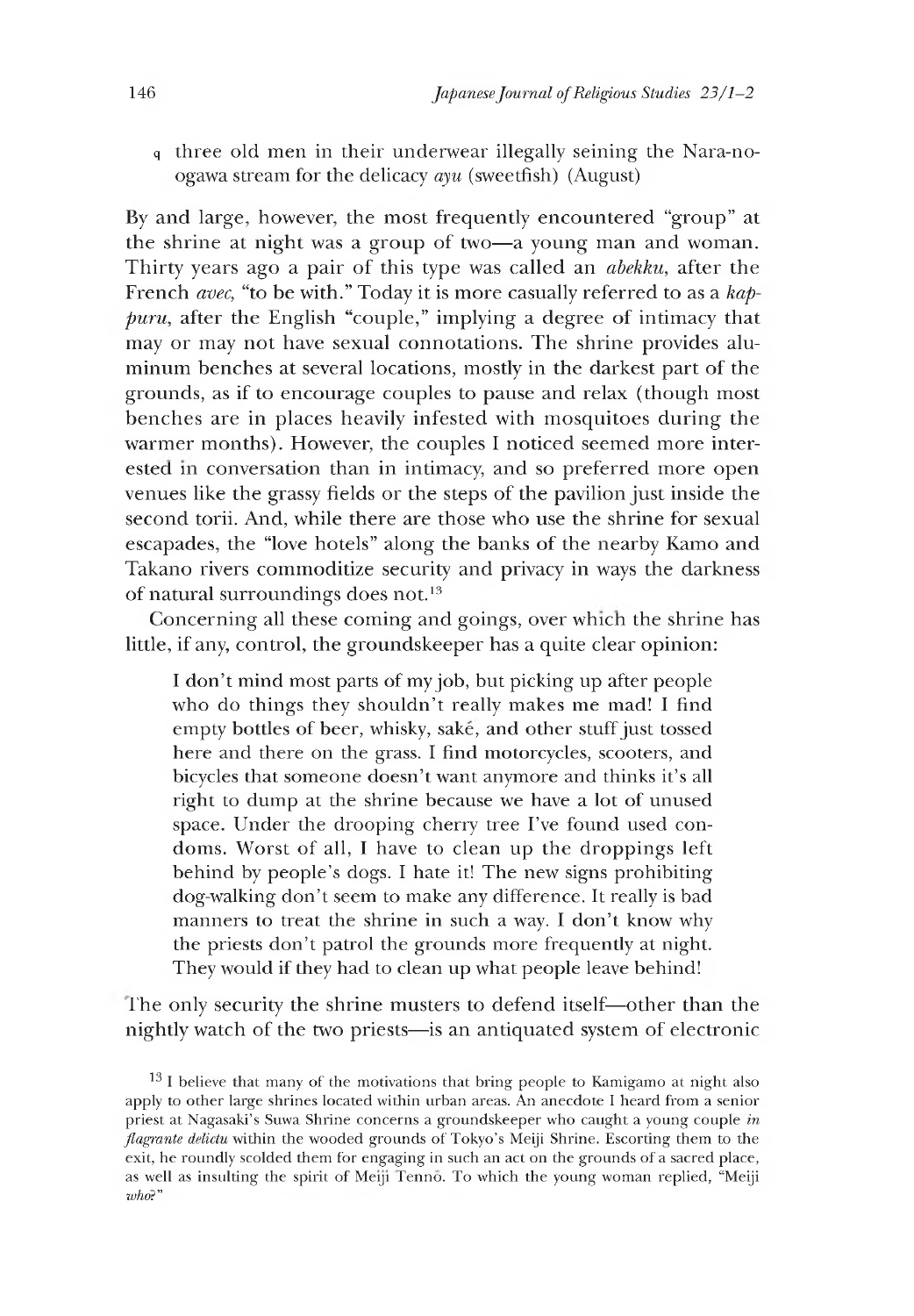eyes that, if crossed, alerts one of the priests on duty in the administration building. These electronic barriers are positioned in the middle and inner courtyards, largely because of an incident a few years ago in which a thief attempted to loot money from the offering boxes inside the main and middle gates. The story goes that he brought his own ladder to scale the walls, but, whether from drunkenness or sheer ineptitude, made so much noise in the inky darkness that he was overheard and apprehended before he could break the rusty locks. So common have thefts of this nature been throughout Japanese history that there is a special name for this kind of thief: a "coffer-box thief," or *saisen-dorobo* 賽銭泥棒. The priest who recounted this incident added as an afterthought, "When I think of how unprotected the shrine is in general—from terrorists in particular and other really destructive individuals—it makes me shudder. We've been lucky so far, but who knows what will happen in the future?" $14$ 

# *Conclusion*

Ihe preceding discussion has traced several patterns in the practices of visitors to Kamigamo Jinja and suggested that a number of these are relevant to shrines nationwide. The first is the "multifunctional" nature of visits, in which visitors, like visitors to religious sites everywhere, may combine sightseeing with some kind of what appears to be "religious" activity. Observations showed that a majority of individuals coming to the shrine do interact in some way with the spiritual and visual ideology of the site, though most would not describe themselves as "worshippers." The signs and on-site markers, as well as the layout

<sup>14</sup> The vulnerability of shrines to acts of aggression became apparent in 1989, when the nation's attention was focused on the death of Emperor Hirohito and the reexamination this inspired of the tumultuous Showa years. Not surprisingly, given the role Shrine Shinto played in government militarism and the question of the emperor's complicity in the war, several shrines were burned in nighttime terrorist attacks by the Chukaku-ha 中核派 (a radical students' group) and the Kakudō-kyō 革同協 (a radical workers' group). As shown by the subsequent attacks during the enthronement proceedings of the Heisei emperor, Akihito, the quarrel of these radical groups was with the imperial institution and its continuing links to Shrine Shinto. Eighteen shrines were firebombed nationwide from 1990 to 1992, with one completely burned and five badly damaged. Responsibility for thirteen of the attacks was claimed by the Chukaku-ha. During the *Daijosai* ceremonies of 1992, nine attacks were made in and around Tokyo, leaving three shrines badly damaged.

While these attacks formed a dramatic, and extreme, means of protesting the links between Shrine Shinto and the Imperial Household (though most of the affected institutions did not enshrine deities of any special imperial distinction or status), all damage has been subsequently repaired. If anything, the attacks served to solidify community support for their local shrine and its ritual occasions, and thus bolster rather than undermine many of the symbolic associations I have discussed elsewhere (NELSON 1992, 1993a).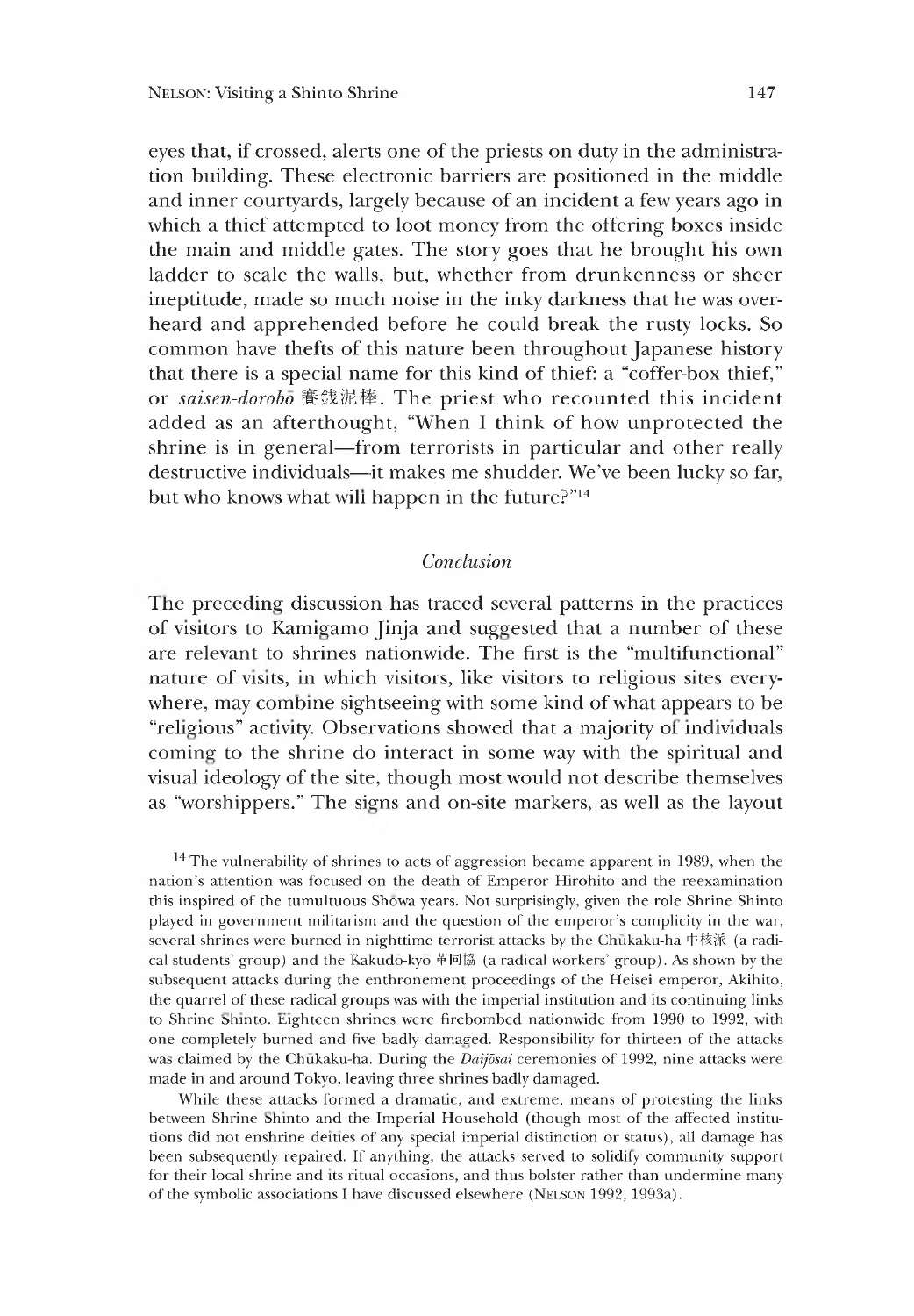of the shrine, serve as subtle rather than controlling influences on a person's visit, especially since few take the time to read the densely worded signs in detail. And yet most people interact with the place in ways congruent with its cultural logic. With a variety of approaches to the innermost sanctuary, and with no guidelines for what constitutes a "correct" course or for the "correct" way to pay one's respects to the deity, visitors have relative freedom of choice in how to structure their visit. Thus a variety of ways of performing the *kashiwade* hand-clapping gesture were observed, some short and simple and others elaborate and dramatic. Daytime visitors were seen to have ample opportunities to interact with the shrine in physical ways—walking through its grounds, cleansing their hands at the *temizuya,* tossing coins into a coffer, or purchasing a fortune, amulet, or *ema* plaque. Some nighttime visitors performed many of the same acts, while others, under the cover of darkness, partook in a different set of practices, some of which contravened behavior officially sanctioned by the shrine administration. It would be a mistake, however, to judge these activities as violating the "sacred" nature of the place, since, as I have mentioned in the opening, "sacred" and "profane" are not seen as categorical opposites in Japanese society (a view supported by DAVIS  $[1992, p.$ 246], among others). Making love under a blooming cherry tree on the shrine's outer grounds may not be socially acceptable during the solemn daylight hours, but at night it takes on a dimension of *shukusai*, or "festival," behavior and resonates with the mythic antics of the deities themselves as seen in the *Kojiki.*

I have tried to provide evidence supporting my claim that the creative, flexible, and laissez-faire practices of the shrine's priests are essential to the social position of Kamigamo Jinja in Kyoto. While I hesitate to extend this generalization to shrines throughout Japan, I do hold that this public freedom of expression is inherent to the structural longevity of the institution of Shrine Shinto and to the individual's place in the modern world. Because shrine offices are generally distanced from the ritual center, and because priests are engaged in clerical work for most of the day, they are largely absent from the shrine grounds as authoritative ritual specialists and thus do not interfere with the highly subjective ways in which people choose to interact with the site. In a highly structured and normative society such as Japan this freedom of choice, coupled with a lovely and peaceful setting, provides a breath of fresh air that continues to nurture the urbanized social body.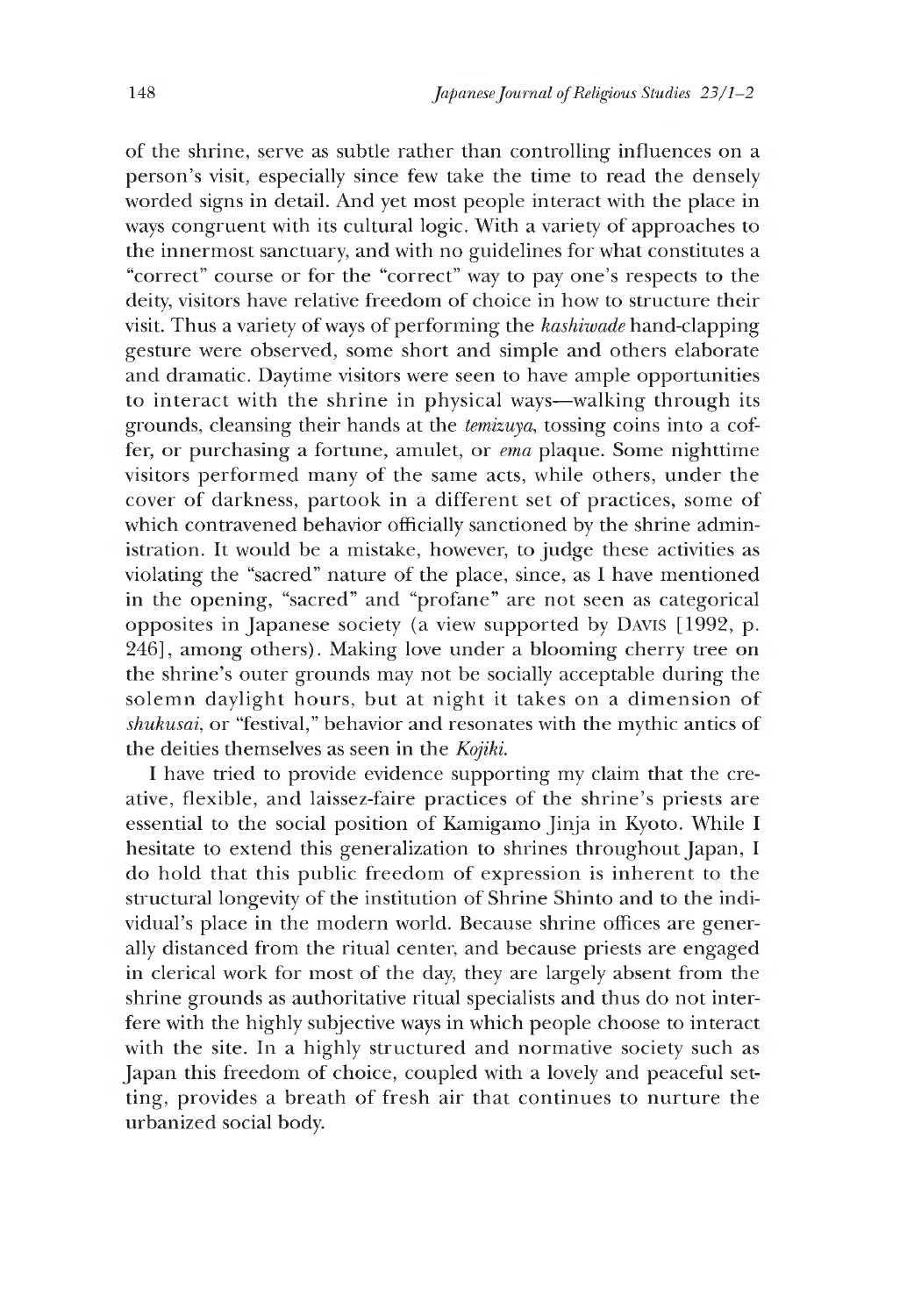#### **REFERENCES**

Ashkenazi, Michael

1993 *Matsuri: Festivals of a Japanese Town.* Honolulu: University of Hawaii Press.

Basso, Keith H.

1992 "Speaking with names": Language and landscape among the western Apache. In *Rereading Cultural Anthropology,* George Marcus, ed., pp. 220–51. Durham, N.C.: Duke University Press.

Beer, Jennifer

1993 Packaged experiences: Japanese tours to Southeast Asia. Ph.D. Dissertation, Department of Anthropology, University of California, Berkeley.

Befu, Harumi

- 1980 The group model of Japanese society and an alternative. *Rice University Studies* 66/1: 169-87.
- BELL, Catherine

1992 *Ritual Theory, Ritual Practice.* Oxford: Oxford University Press.

Bunkacho 文化庁,ed.

1988 *Shukyd nenkan* 宗教年鑑. Tokyo: Gyosei.

Christian, William

1988 (1972) *Person and God in a Spanish Valley.* Princeton: Princeton University Press.

Cohen, Eric

- n.d. Pilgrimage and tourism. Unpublished manuscript.
- 1992 Pilgrimage centers: Concentric and excentric. *Annals of Tourism Research* 19: 33-50.

COSGROVE, Denis

1986 The geographical study of environmental symbolism: Review and prospect. Conference paper presented at the Twentyfourth Congresso Italiano, Torino, Italy.

Davis, Winston

- 1992 *Japanese Religion and Society: Paradigms of Structure and Change.* Albany: State University of New York Press.
- Earhart, H. Byron
	- 1989 *Gedatsukai and Religion in Contemporary Japan: Returning to the Center.* Bloomington: Indiana University Press.
- Earhart, H. Byron, ed.
- 1984 *Religion in the Japanese Experience: Sources and Interpretations.* Belmont, Cal.: Wadsworth.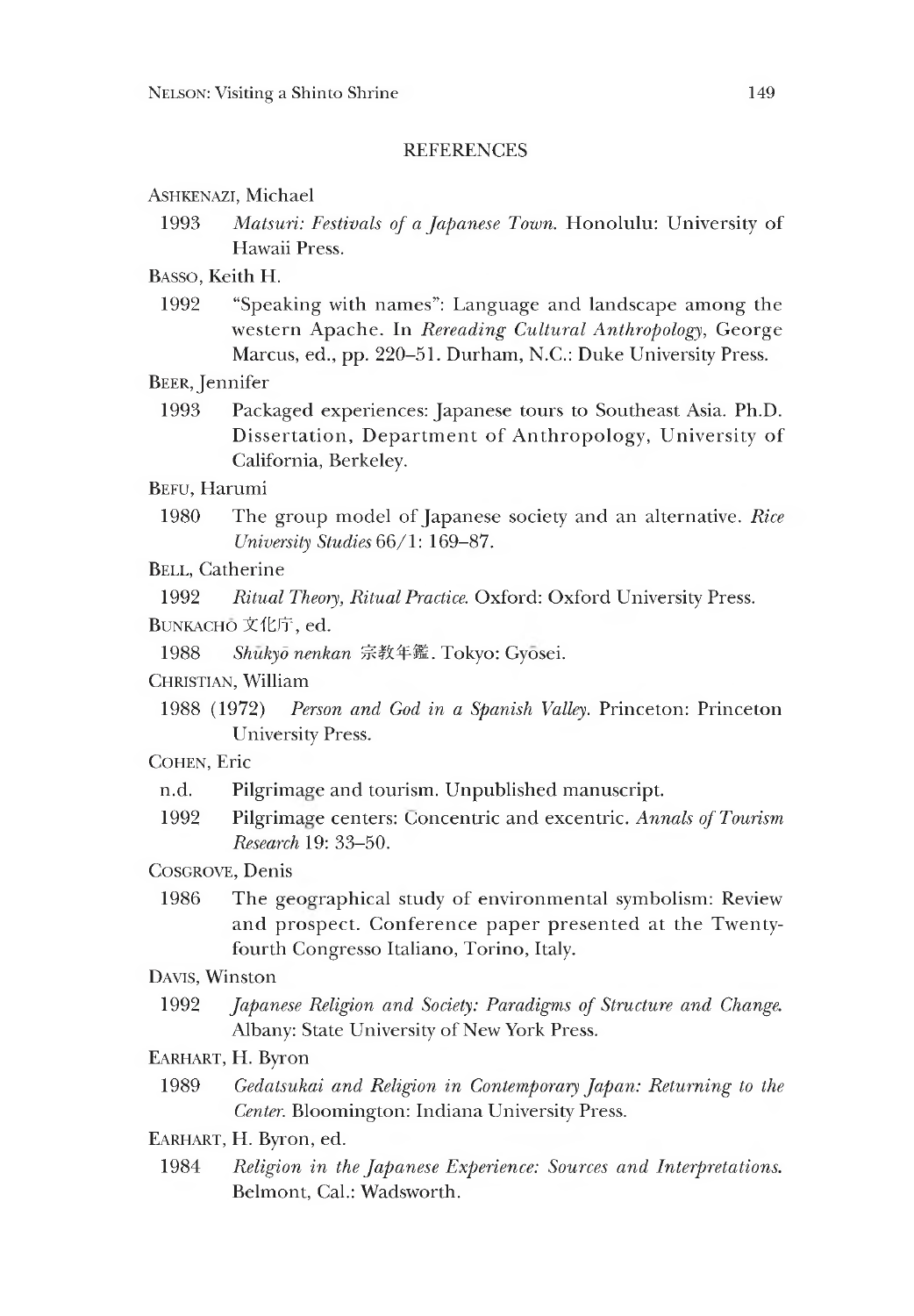### FARDON, Richard

1990 Introduction. In *Localizing Strategies: Regional Traditions of Ethnographic Writing,* R. Fardon, ed., pp. 1-36. Edinburgh: Scottish Academic Press.

# FOUCAULT, Michel

- 1980 *Power/Knowledge: Selected Interviews and Other Writings 1972-1977.* Colin Gordon, trans. and ed. New York: Pantheon Books.
- FRIEDLAND, Roger and Dierdre BODEN
	- 1994 Introduction. In *NowHere: Space, Time and Modernity*, R. Friedland and D. Boden, eds., pp. 1–60. Berkeley: University of California Press.
- GEERTZ, Clifford
	- 1989 *Works and Lives: The Anthropologist as Author.* Stanford: Stanford University Press.
- Goffman, Erving
- 1969 *Behaviour in Public Places: Notes on the Social Organization of Gatherings.* London: Greenwood Press.
- Graburn, Nelson H. H.
	- 1983 *To Pray, Play, and Pay: The Cultural Structure of Japanese Domestic Tourism.* Aix-en-Provence: Centre des Hautes Etudes Touristiques.
	- 1995 The past and present in Japan: Nostalgia and neo-traditionalism in contemporary Japanese domestic tourism. In *Change in Tourism: People, Places, Processes.* R. Butler and D. Pierce, eds. London: Routledge.
- Grapard, Allan G.
	- 1994 Geosophia, geognosis, and geopiety: Orders of significance in Japanese representations of space. In *NowHere: Space,Time and Modernity* R. Friedland and D. Boden, eds., pp. 372-401. Berkeley: University of California Press.

Ikkai, Mariko

- 1988 The 'senbetsu-omiyage' relationship: Traditional reciprocity among Tapanese tourists. In *Anthropological Research on Contemporary Tourism: Student Papers from Berkeley,* pp. 61-67. Berkeley: Kroeber Anthropological Society.
- Inoue, Mitsusada 井上光貞
	- 1985 Kamo agatanushi no kenkyu カモ県主の研究. In *Inoue Mitsusada chosaku-shu* 井上光貞著作集,vol.1 pp. 73-124. Tokyo: Iwanami Shoten.
- Ishimori Shuzo 石森秀三
	- 1991 Kanko geijutsu no seiritsu to tenkai 観光芸術の成立と展開. In *Kanko to on^aku* 観光と音楽,v o l.6 of *Minzoku ongaku sosho* 民族 音楽叢書. Ishimori Shūzō, ed., pp. 17-37. Tokyo: Tōkyō Shoseki.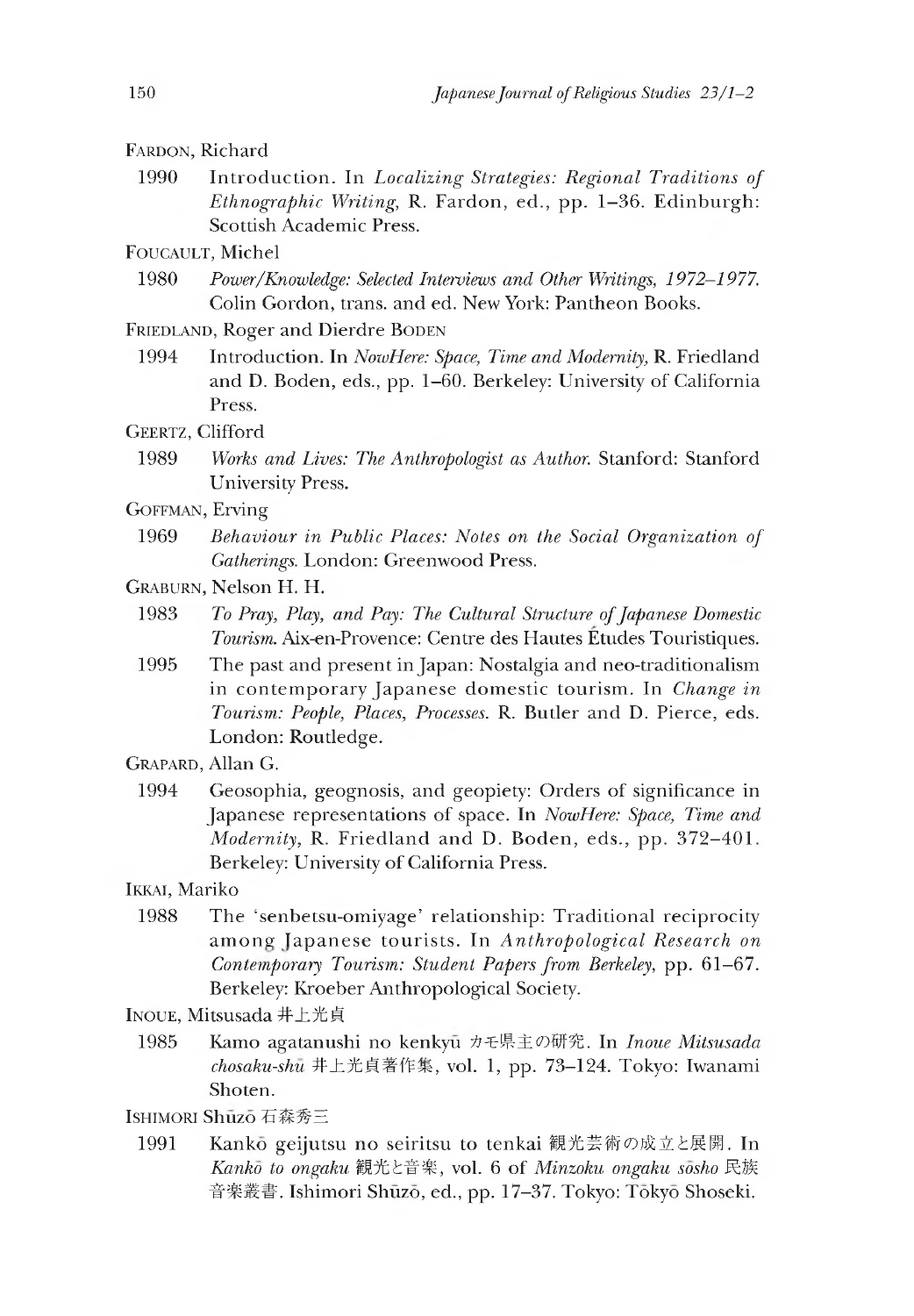# Isozaki, Arata

1992 Escaping the cycle of eternal recurrence. *New Perspectives Quarterly* 9/2:15-22.

### IWATA Keiji 岩田慶治

1975 Yoru: Shukyo izen 夜一宗教以前*. Shokun* 7/6: 94-110.

### KITAGAWA, Joseph

1987 *On Understanding Japanese Religion.* Princeton: Princeton University Press.

## MacCannell, Dean

1990 *The Tourist: A New Theory of the Leisure Class,* 2nd ed. New York: Shocken Books.

# MOERAN, Brian

1989 *Language and Popular Culture in Japan.* Manchester: Manchester University Press.

### MOON, Okpyo

- 1989 *From Paddy Field to Ski Slope: The Revitalization of Traditions in Japanese Village Life.* Honolulu: University of Hawaii Press.
- Murakami Shigeyoshi 村上重良
- 1970 *Kokka Shinto* 国家神道. Tokyo: Iwanami Shinsho.

# Nelson, John K.

- 1992 Shinto ritual: Managing chaos in contemporary Japan. *Ethnos* 57: 77-104.
- 1993a Of flowers and phalli: Sexual symbolism at Kamigamo Shrine. *Japanese Religions* 18/1: 2-14.
- 1993b Enduring identities: The guise of Shinto in contemporary Japan. Ph.D. Dissertation. Department of Anthropology, University ot California, Berkeley.
- 1994 Land calming and claiming rituals in contemporary Japan. *Journal of Ritual Studies* 8/2: 19-40.
- 1996 *A Year in the Life of a Shinto Shrine.* Seattle: University of Washington Press.

# Omura Eisho大村英昭

1988 Gendaijin to shukyo 現代人と宗教. In *Gendaijin no shukyd* 現代人の宗教, Omura Eisho and Nishiyama Shigeru 西山 茂, eds., pp. 1-31. Tokyo: Yuhikaku.

# Ono Susumu 小野 進, et al.

- 1974 *Koq-o iiten*古語辞典. Tokyo: Iwanami Shoten.
- Owa Iwao大和岩雄
- 1986 Kamogawa suikei to sono shuhen: Kamo Wake Ikazuchi jinja, Kamo Mi-oya Jinja 賀茂川水系とその周辺––賀茂別雷神社·賀茂 御祖神社. In *Nihon no kamigami: Jinja to seiichi* 日本の神々一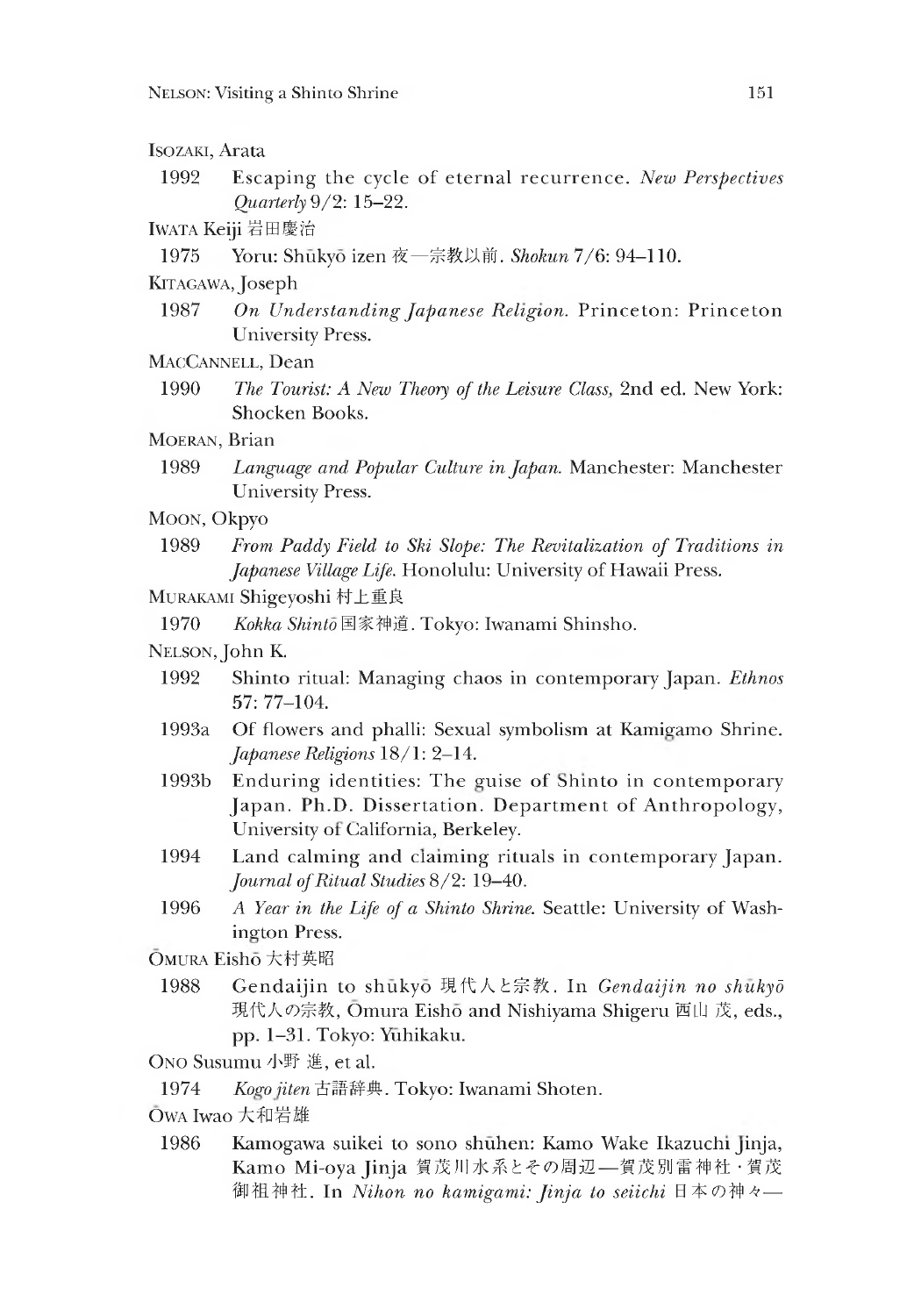神社と聖地, Tanigawa Ken'ichi 谷川健一, ed., pp. 11-40. Tokyo: Hakusuisha.

Pfaffenberger, Bryan

1983 Serious pilgrims and frivolous tourists: The chimera of tourism in the pilgrimages of Sri Lanka. *Annals of Tourism Research* 10: 57-74.

Reader, Ian

- 1990 Returning to respectability: A religious revival in Japan? *Japan Forum* 2: 57-67.
- 1991a Letters to the gods: The form and meaning of *ema. Japanese Journal of Religious Studies* 18: 23-50.
- 1991b *Religion in Contemporary Japan.* Honolulu: University of Hawaii Press.

Redfield, Peter

1995 Beneath a modern sky: Space technology and its place on the ground. *Science, Technology and Human Values* 21/3.

Rinschede, Gisbert

1992 Forms of religious tourism. *Annals of Tourism Research* 19: 51-67. ROBERTSON, Jennifer

1991 *Native and Newcomer: Making and Remaking a Japanese City.* Berkeley: University of California Press.

Shaw, Rosalind

1992 Problematizing syncretism. Paper delivered at the American Anthropological Association's Annual Conference. San Francisco, Ga.

SHIMONAKA Misaburo 下中彌三郎濫, ed.

1969 *Shinto daijiten* 神道大辞典,3 vols. Kyoto: Rinsen Shoten. (reprint) SMITH, Valene

1992 Introduction: The quest in guest. In *Hosts and Guests: The Anthropology of Tourism* V. Smith, ed. Philadelphia: University of Pennsylvania Press.

Smyers, Karen Ann

- 1993 The fox and the jewel:A study of shared and private meanings in Japanese Inari worship. Ph.D. Dissertation. Princeton University.
- SONODA, Minoru 薗田 稔
	- 1988 Festival and sacred transgression. In *Matsuri: Festival and Rite in Japanese Life*, Yanagawa Kei'ichi et al., eds., pp. 33-77. Tokyo: Institute for Japanese Culture and Classics.
	- 1990 *Matsuri no genshōgaku* 祭の現象学. Tokyo: Kōbundō.